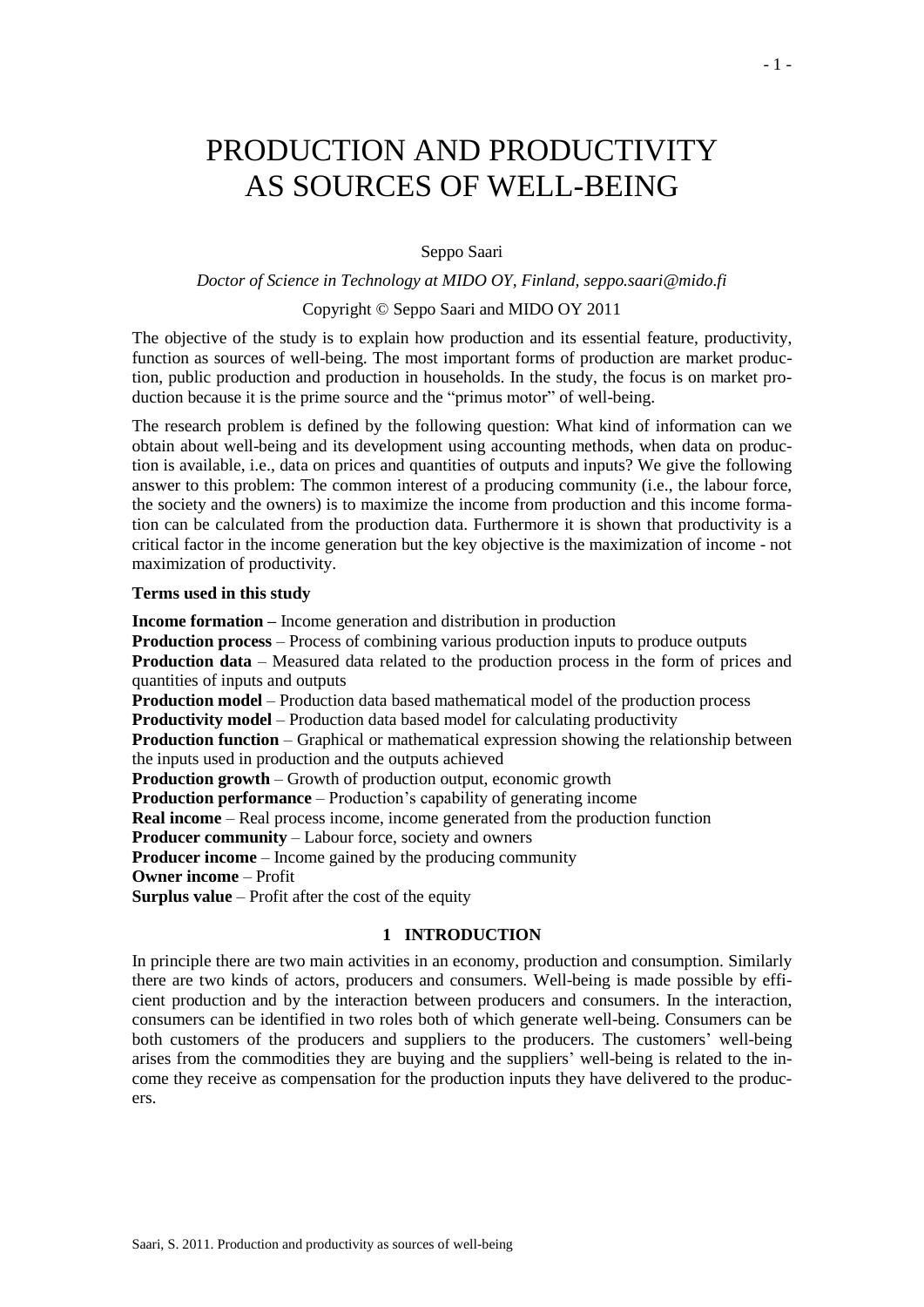The well-being gained through commodities stems from the price-quality relations of the commodities. Due to competition and development in the market, the price-quality relations of commodities tend to improve over time. Typically the quality of a commodity goes up and the price goes down over time. This development favourably affects the production functions of customers. Customers get more for less. Consumer customers get more satisfaction at less cost. This type of well-being generation can only partially be calculated from the production data. The situation is presented in this study.

The producer community (labour force, society, and owners) earns income as compensation for the inputs they have delivered to the production. When the production grows and becomes more efficient, the income tends to increase. In production this brings about an increased ability to pay salaries, taxes and profits. The growth of production and improved productivity generate additional income for the producing community. Similarly the high income level achieved in the community is a result of the high volume of production and its good performance. This type of well-being generation – as mentioned earlier - can be reliably calculated from the production data. One of the key objectives of the study is to demonstrate this accounting procedure with our production model.

The method employed in the study is a demonstration. The demonstration here means a numerical and illustrative presentation. The demonstration is carried out by means of our production model. With the aid of the production model, the concept of "production process" can be operationalized, made measureable. The production model is a numerical description of the production process and is based on the prices and the quantities of inputs and outputs. The formulation explicitly shows how the incomes are generated and distributed in production. Our production model is used as an accounting procedure that allows us to identify the interesting features of the production process.

The production model sets requirements for the measurement of production. The information we acquire by measuring production is called production data. It is data in the form of prices and quantities of inputs and outputs. Productivity accounting requires unbiased production data. Unbiased data means that the different qualities of inputs and outputs must be measured separately, i.e., aggregation of different qualities is not allowed.

## **2 THE SOURCES OF THE WELL-BEING**

It is not advisable to examine any phenomenon before carefully defining the whole process, the entity, of which the phenomenon under review forms a part. It will then be possible to analyse the phenomenon as part of such an entity. In our study one such an entity is defined as wellbeing.

We thus start from a wide welfare concept – the well-being of people – and in a process that resembles peeling an onion, we reach the focus of the study – production and productivity as sources of well-being. This approach is known as a top-down procedure. An important feature here is that we always ensure the presence of the wider entity to which the topic under review belongs. Due to the method used, a number of review levels must be described. For this purpose we describe the following four levels from the most general one to the most specific one.

- 1. Dimensions of well-being
- 2. Sources of economic well-being
- 3. Processes of market production
- 4. Production and productivity

The first three levels are reviewed only briefly. The fourth level is studied in detail.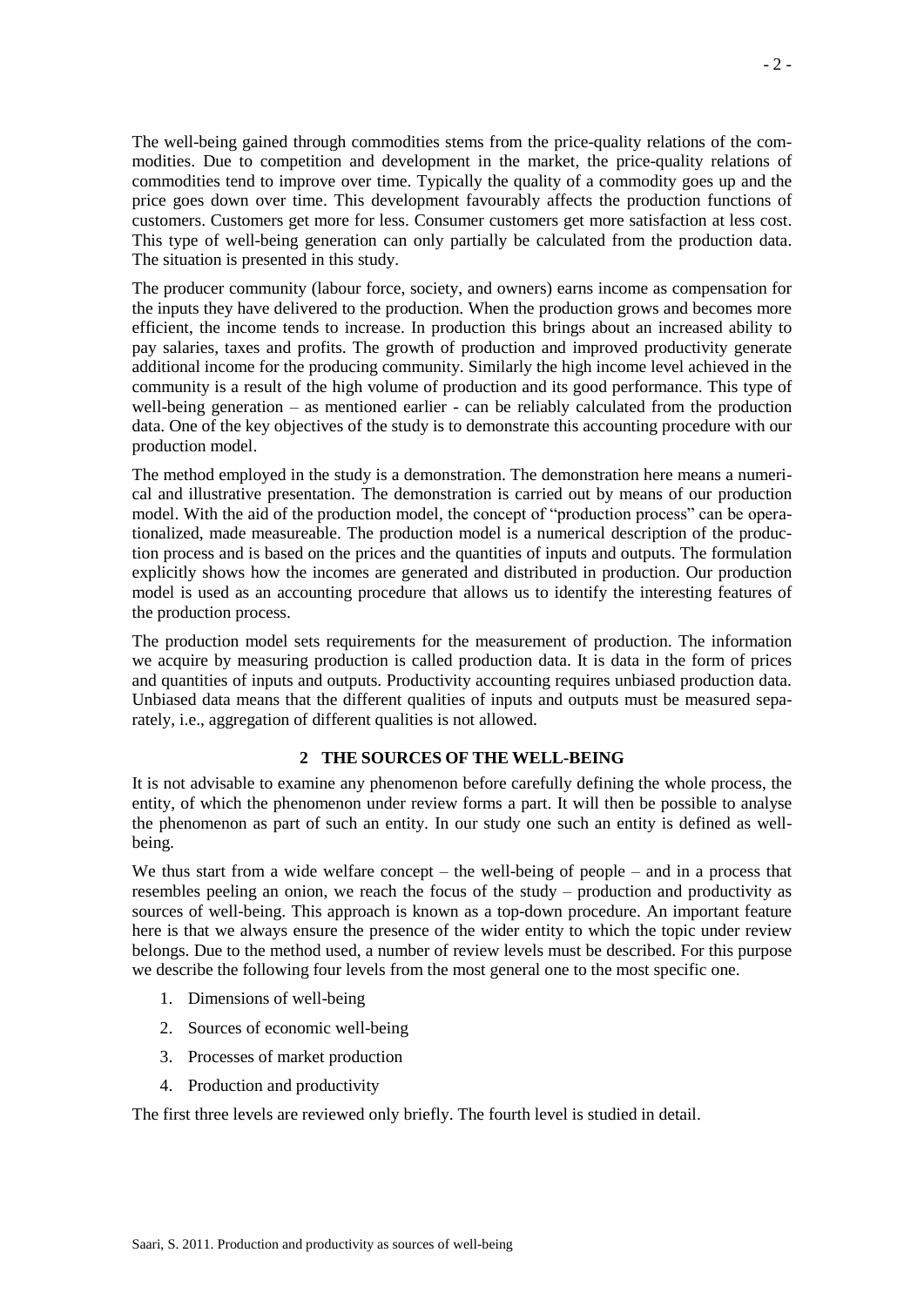## *2.1 Dimensions of well-being*

In February 2008, the President of the French Republic, Nicholas Sarkozy, unsatisfied with the present state of statistical information about the economy and the society, asked to create a Commission, subsequently called 'The Commission of the Measurement of Economic Performance and Social Progress' (CMEPSP). Commission's aim has been to identify the limits of GDP as an indicator of economic performance and social progress, including the problems with its measurement; to consider what additional information might be required for the production of more relevant indicators of social progress; to assess the feasibility of alternative measurement tools, and to discuss how to present the statistical information in an appropriate way. (Stiglitz & al. 2009, 7)

Well-being is a multi dimensional phenomenon. Therefore the first phase in the top-down approach is to identify the dimensions of well-being. Conclusions made by the Commission serve this purpose well.

The Commission has identified eight key dimensions that should be taken into account. At least in principle, these dimensions should, as far as possible, be considered simultaneously: (Stiglitz & al. 2009, 16)

- Material living standards (income, consumption and wealth)
- Health
- Education
- Personal activities including work
- Political voice and governance
- Social connections and relationships
- Environment (present and future conditions)
- Insecurity, of an economic, as well as a physical nature.

Economic well-being makes a contribution to all of these dimensions of well-being. It is a necessity for the first three dimensions, i.e., material living standards, health and education. The most important sources of economic well-being are identified next.

## *2.2 Sources of economic well-being*

Economic well-being is created in a production process. Production means, in a broad sense, all economic activities that aim directly or indirectly to satisfy human needs. The degree to which the needs are satisfied is often accepted as a measure of economic well-being. The satisfaction of needs originates from the use of the commodities which are produced. The need satisfaction increases when the quality-price-ratio of the commodities improves and more satisfaction is achieved at less cost.

The need satisfaction also increases due to the growth of incomes that are gained from the more efficient production. The most important forms of production are market production, public production and production in households. In order to understand the origin of the economic well-being we must understand these three processes. All of them have production functions of their own which interact with each other. Market production is the prime source of economic well-being and therefore the "primus motor" of the economy.

Note that when we later discuss production we refer to market production. When discussing a single unit in the production process, the term "company" is used.

Economic well-being originates in efficient production and it is distributed through the interaction between the company's stakeholders. The stakeholders of companies are economic actors which have an economic interest in a company. Based on the similarities of their interests, stakeholders can be classified into three groups in order to differentiate their interests and mutual relations. The three groups are as follows: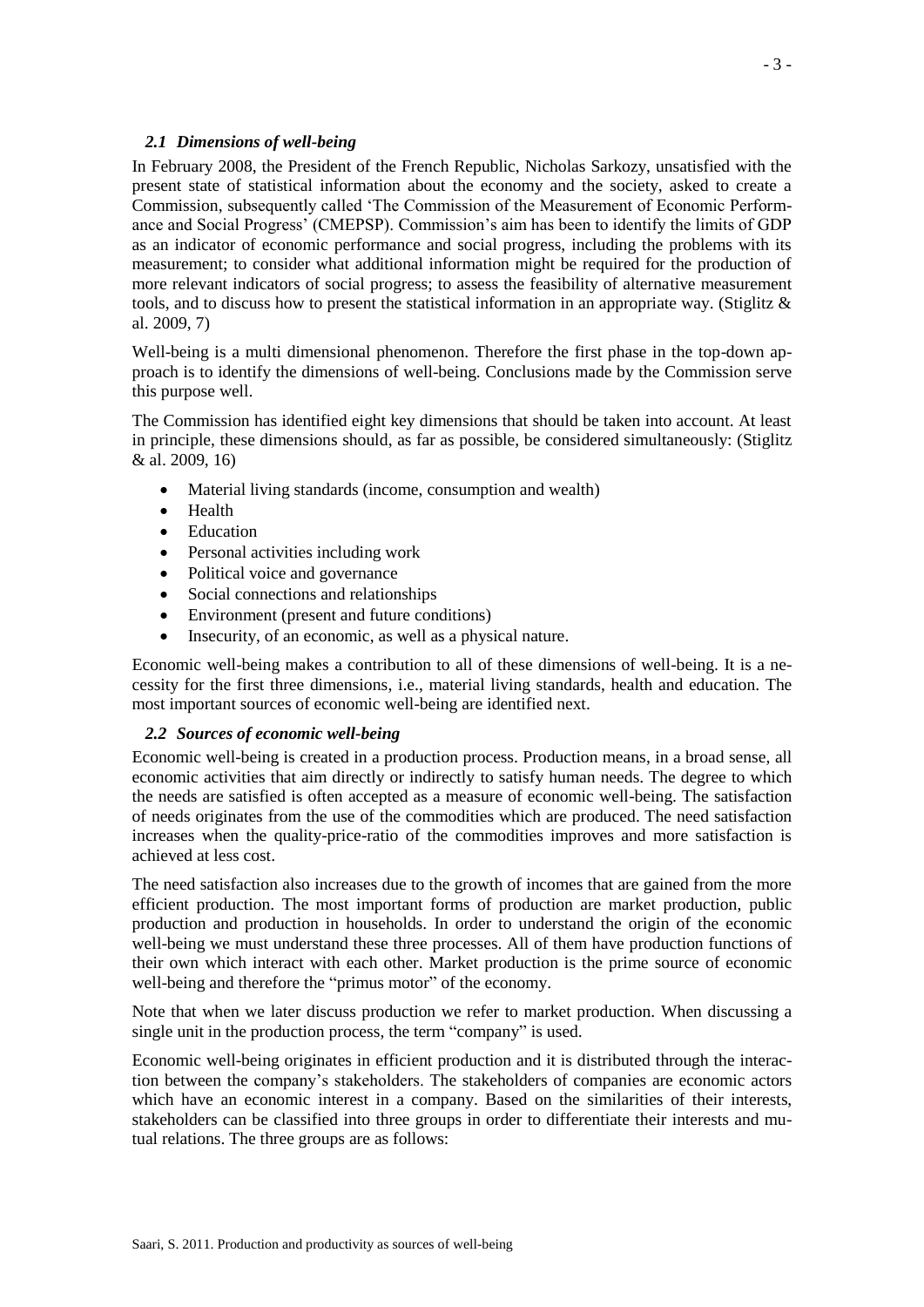- **Customers**
- Suppliers
- Producers.

The interests of these stakeholders and their relations to companies are described briefly below. Our purpose is to establish a framework for further analysis.



*Figure 1. Interactive contributions of a company's stakeholders*

#### *Customers*

The customers of a company are typically consumers, other market producers or producers in the public sector. Each of them has their individual production functions. Due to competition, the price-quality-ratios of commodities tend to improve and this brings the benefits of better productivity to customers. Customers get more for less. In households and the public sector this means that more need satisfaction is achieved at less cost. For this reason the productivity of customers can increase over time even though their incomes remain unchanged.

## *Suppliers*

The suppliers of companies are typically producers of materials, energy, capital, and services. They all have their individual production functions. The changes in prices or qualities of supplied commodities have an effect on both actors' (company and suppliers) production functions. We come to the conclusion that the production functions of the company and its suppliers are in a state of continuous change.

#### *Producer community*

The incomes are generated for those participating in production, i.e., the labour force, society and owners. These stakeholders are referred to here as producer communities or, in shorter form, as producers. The producer communities have a common interest in maximizing their incomes. These parties that contribute to production receive increased incomes from the growing and developing production.

## *2.3 Processes of the market production*

Production operations can be divided into sub-processes in different ways. We identify the following five as main processes, each with a logic, objectives, theory and key figures of its own. We examine each of them individually, yet, as a part of the whole, in order to be able to measure and understand them. The main processes of market production (i.e. company) are as follows:

- Real process (or real income process)
- Income distribution process
- Production process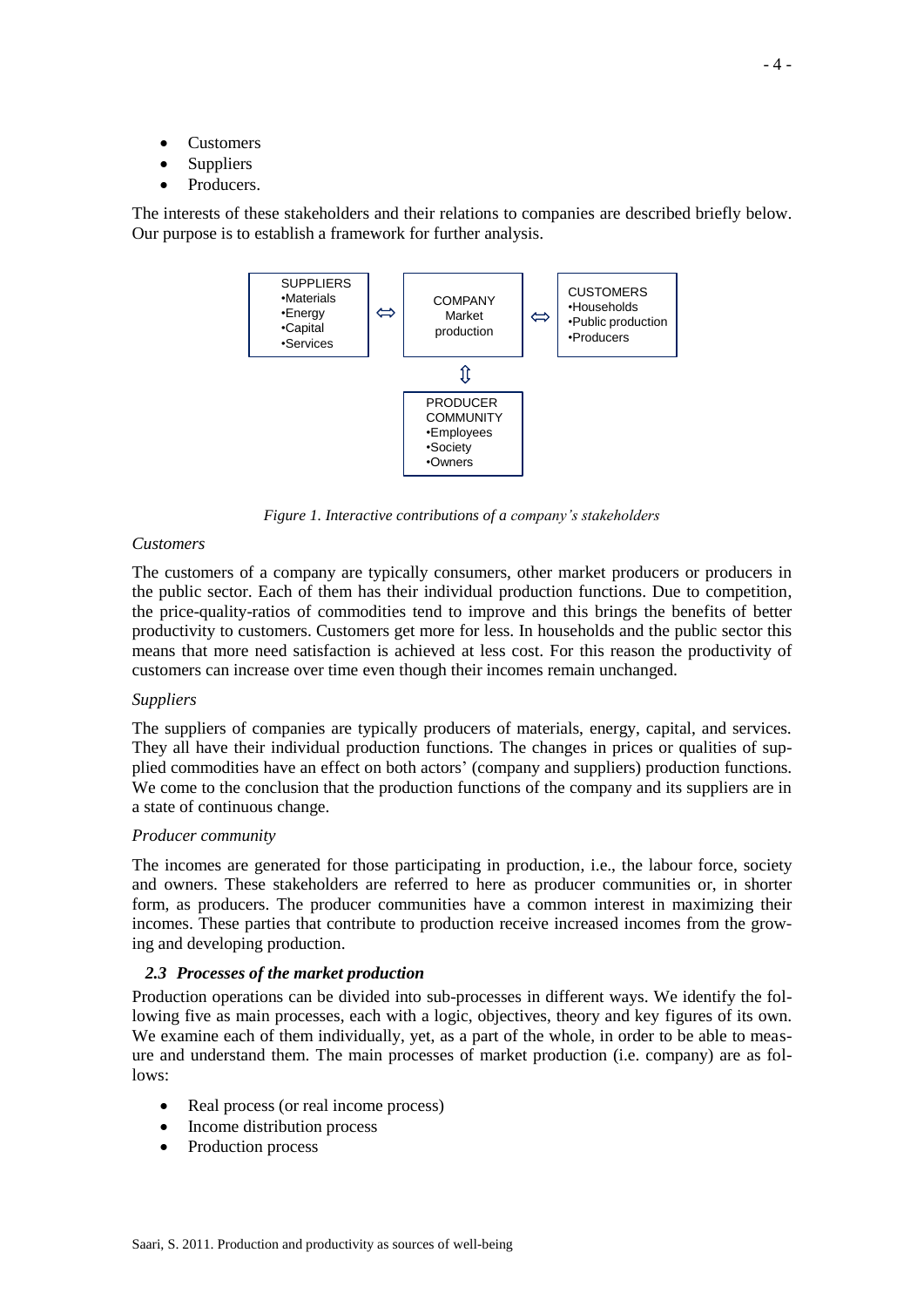- Monetary process
- Market value process

Production output and real income are created in the real process, gains of production are distributed in the income distribution process, and these two processes constitute the production process. The production process and its sub-processes, the real process and income distribution process occur simultaneously, and only the production process is identifiable and measurable by the traditional accounting practices. The real process and income distribution process can be identified and measured by extra calculation, and this is why they need to be analysed separately in order to understand the logic of income formation in production.



*Figure 2. Main processes of a company (Saari 2006)*

*Real process* generates the real output and the real income. It can be described by means of the production function. The real process refers to a series of events in production in which production inputs of different quality and quantity are combined into products of different quality and quantity. Products can be physical goods, immaterial services and most often combinations of both. The characteristics created into the product by the manufacturer imply surplus value to the consumer, and on the basis of the price this value is shared by the consumer and the producer in the marketplace. This is the mechanism through which the surplus value originates to the consumer and the producer likewise. Surplus value to the producer is a result of the real process. Measured in absolute terms it means real income (real output – real input) and measured proportionally (real output/real input) it means productivity.

*Income distribution process* of the production refers to a series of events in which the unit prices of constant-quality products and inputs alter causing a change in income distribution among those participating in the exchange. The magnitude of the change in income distribution is directly proportionate to the change in prices of the output and inputs and to their quantities. Gains of production are distributed, for example, to customers as lower product prices or to staff as higher pay.

Davis (1955) has deliberated productivity as a phenomenon in business, measurement of productivity, distribution of productivity gains, and how to measure such gains. He refers to an article (1947, Journal of Accountancy, Feb. p. 94) suggesting that the measurement of production shall be developed so that it "will indicate increases or decreases in the productivity of the company and also the distribution of the 'fruits of production' among all parties at interest".

Davis regards the measurement of productivity gains distribution as an important part of the productivity phenomenon, and he deliberates the problems related to measuring it at great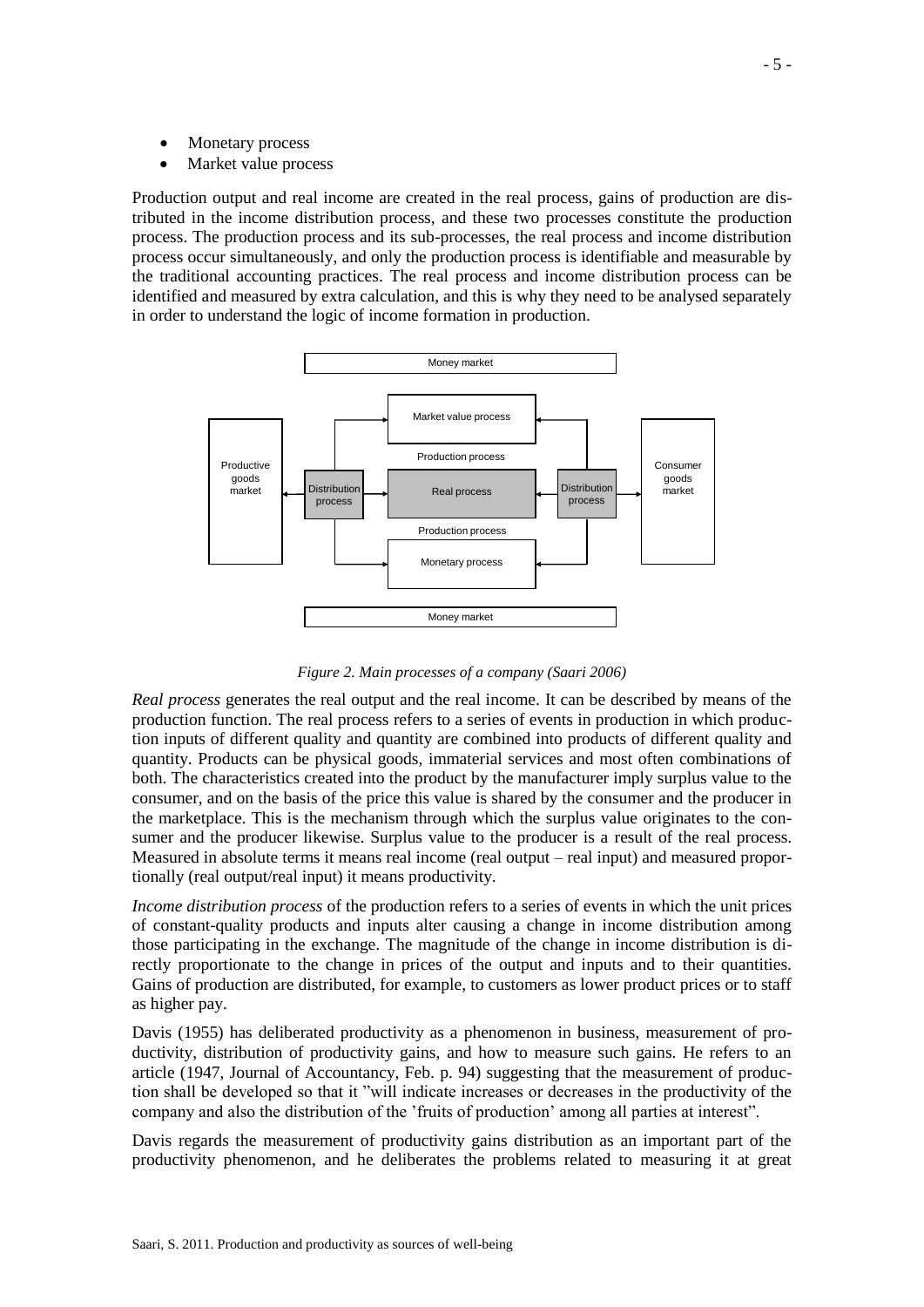length. According to Davis, the price system is a mechanism through which productivity gains are distributed, and besides the business enterprise, receiving parties may consist of its customers, staff and the suppliers of production inputs. In this paper, the concept of "distribution of the fruits of production" by Davis is simply referred to as *production income distribution* or shorter still as *distribution*.

*Production process* consists of the real process and the income distribution process. A result and a criterion of success of the production process is profitability. The profitability of production is the share of the real income the owner has been able to keep to himself in the income distribution process. Factors describing the production process are the components of profitability, i.e., returns and costs. They differ from the factors of the real process in that the components of profitability are given at nominal prices whereas in the real process the factors are at fixed prices.

*Monetary process* refers to events related to financing the company.

*Market value process* refers to a series of events in which investors determine the market value of the company in the investment markets.

#### *2.4 Real process and production function*

The real process generates the real output and the real income of production. The process can be described by means of the production function. The production function is a graphical or mathematical expression showing the relationship between the inputs used in production and the output achieved. Both graphical and mathematical expressions are presented and demonstrated in this study.

## *Economic growth means the growth of production output*

By help of the production function, it is possible to describe simply the mechanism of economic growth. Economic growth is a production output increase achieved by an economic community. It is usually expressed as an annual growth percentage depicting (real) growth of a nation. Economic growth is created by two factors so that it is appropriate to talk about the components of growth. These components are an increase in production input and an increase in productivity.



*Figure 3. Components of economic growth (Saari 2006)*

The above figure presents the economic growth process. By way of illustration, the proportions shown in the figure are exaggerated. Reviewing the process in subsequent periods, one and two, it becomes evident that production output has increased from Value T1 to Value T2. Measured in absolute terms, economic growth is  $T2 - T1$ , while proportionally speaking, it is  $(T2 - T1)$ T1)/T1. At the same time, an increase from Value P1 to Value P2 was measured in the use of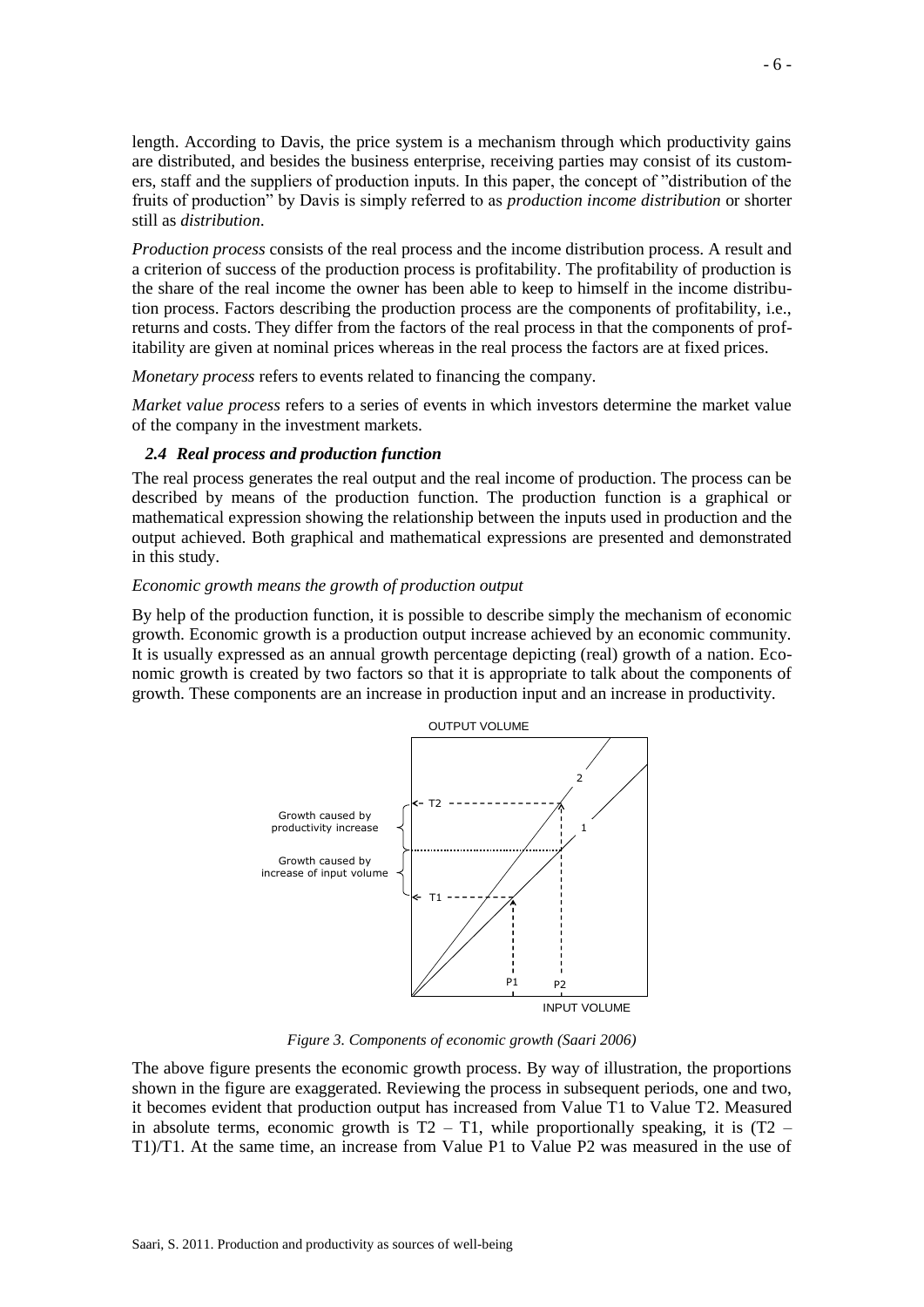production input. Now, both periods can be described by a graph of production functions, each function being named after the respective number of the period, i.e., one and two. Two components are distinguishable in the output increase: the growth caused by an increase in production input and the growth caused by an increase in productivity. The output growth caused by an increased input is determined by moving along the production function for a respective input increase, i.e. from Value P1 to Value P2. Characteristic of the output growth effected by an input increase is that the relation between output and input remains unchanged. An increase in output means a shift of the production function simultaneously with a change in the output/input relation. In other words, the output growth corresponding to a shift of the production function is generated by the increase in productivity.

#### *The production performance means income*

Economic growth measures the growth of production output and, therefore, it is only a rough indicator of economic welfare. It does not reveal anything about the performance of the production process. The performance of production measures production's ability to generate income. Because the income from production is generated in the real process, we call it the real income. Similarly, as the production function is an expression of the real process, we could also call it "income generated by the production function".

The real income generation follows the logic of the production function. Two components can also be distinguished in the income change: the income growth caused by an increase in production input (production volume) and the income growth caused by an increase in productivity. The income growth caused by increased production volume is determined by moving along the production function graph. The income growth corresponding to a shift of the production function is generated by the increase in productivity.

The production performance can be measured as a relative or an absolute income. Expressing performance both in relative (rel.) and absolute (abs.) quantities is helpful for understanding the welfare effects of production. For measurement of the relative production performance, we use the known ratio

#### *Real output / Real input.*

The absolute income of performance is obtained by subtracting the real input from the real output as follows:

#### *Real income (abs.) = Real output – Real input*

The growth of the real income is the increase of the economic value which can be distributed between the production stakeholders. With the aid of the production model we can perform the relative and absolute accounting in one calculation. The differences between the absolute and relative performance measures can be illustrated by the following graph showing marginal and average productivity.

Figure 4 below is a traditional expression of average productivity and marginal productivity. The maximum for production performance is achieved at the volume where marginal productivity is zero. The maximum for production performance is the maximum of the real incomes. In this illustrative example the maximum real income is achieved, when the production volume is 7.5. The maximum average productivity is reached when the production volume is 3.0. It is worth noting that the maximum average productivity is not the same as the maximum of real income.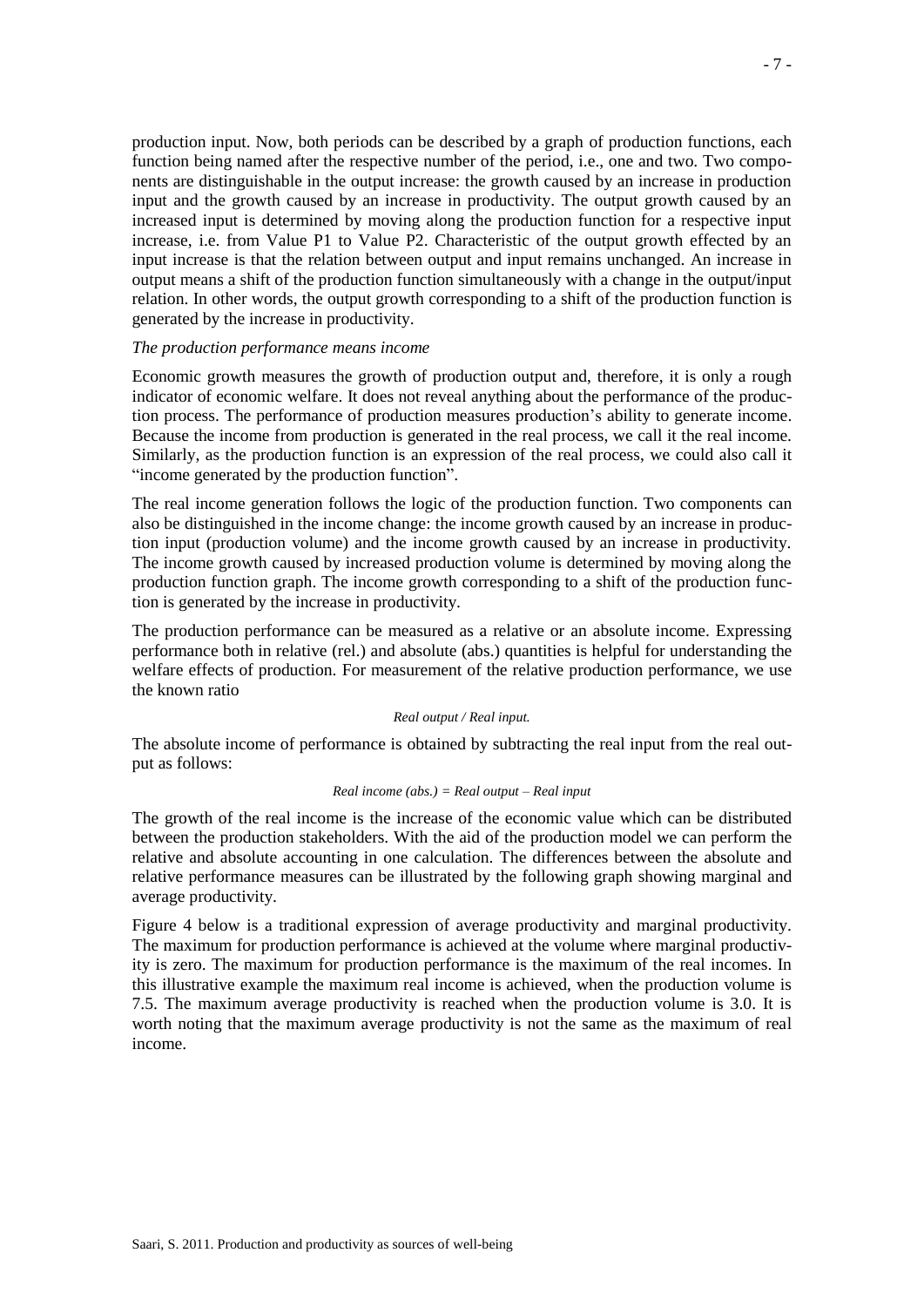

*Figure 4. The difference between average productivity and marginal productivity (Saari 2002)*

Figure 4 is a somewhat exaggerated depiction because the whole production function is shown. In practice, decisions are made in a limited range of the production functions, but the principle is still the same; the maximum real income is aimed for. The real income (abs.) and productivity (abs.) can be written in the same formula as follows:

#### *Change of real income (abs.) = +/- Effect of productivity change +/- Effect of production volume change*

An important conclusion can be drawn. When we try to maximize the welfare effects of production we have to maximize real income formation. Maximizing productivity leads to a suboptimum. Maximizing productivity also leads to the phenomenon called "jobless growth" This refers to economic growth as a result of productivity growth but without creation of new jobs. If there is unemployment in the society jobless people remain jobless. What we need is to create new low productivity jobs for the jobless people. Then the average productivity would decrease but the real income and well-being of society would increase. Average productivity is an essential factor in real income formation but it is not the objective to maximize this.

A practical example illustrates the case. When a jobless person obtains a job in market production we may assume it is a low productivity job. As a result average productivity decreases but the real income per capita increases. Furthermore the well-being of the society also grows.

## **3 THE REQUIREMENTS SET BY PRODUCTION MODELS**

Operationalization is a process for defining a fuzzy concept so as to make it measurable and understandable in terms of the measurement results. In a wider sense operationalization refers to the process of specifying the boundaries of a concept - in other words, describing what is and what is not a part of that concept.

The title of the study "Production and Productivity as sources of well-being" implies that the concepts of productivity and production should be made measureable so that their effects on well-being can be analyzed. Operationalization leads to a model which defines the operating instructions on how to proceed in measuring and accounting. Such a model typically includes the following instructions:

- How should production data be measured? In other words, how should the data on the prices and the quantities of outputs and inputs be obtained and expressed?
- What kind of information do we need to obtain and how is this information derived by accounting from the production data?
- How should the accounting results be interpreted?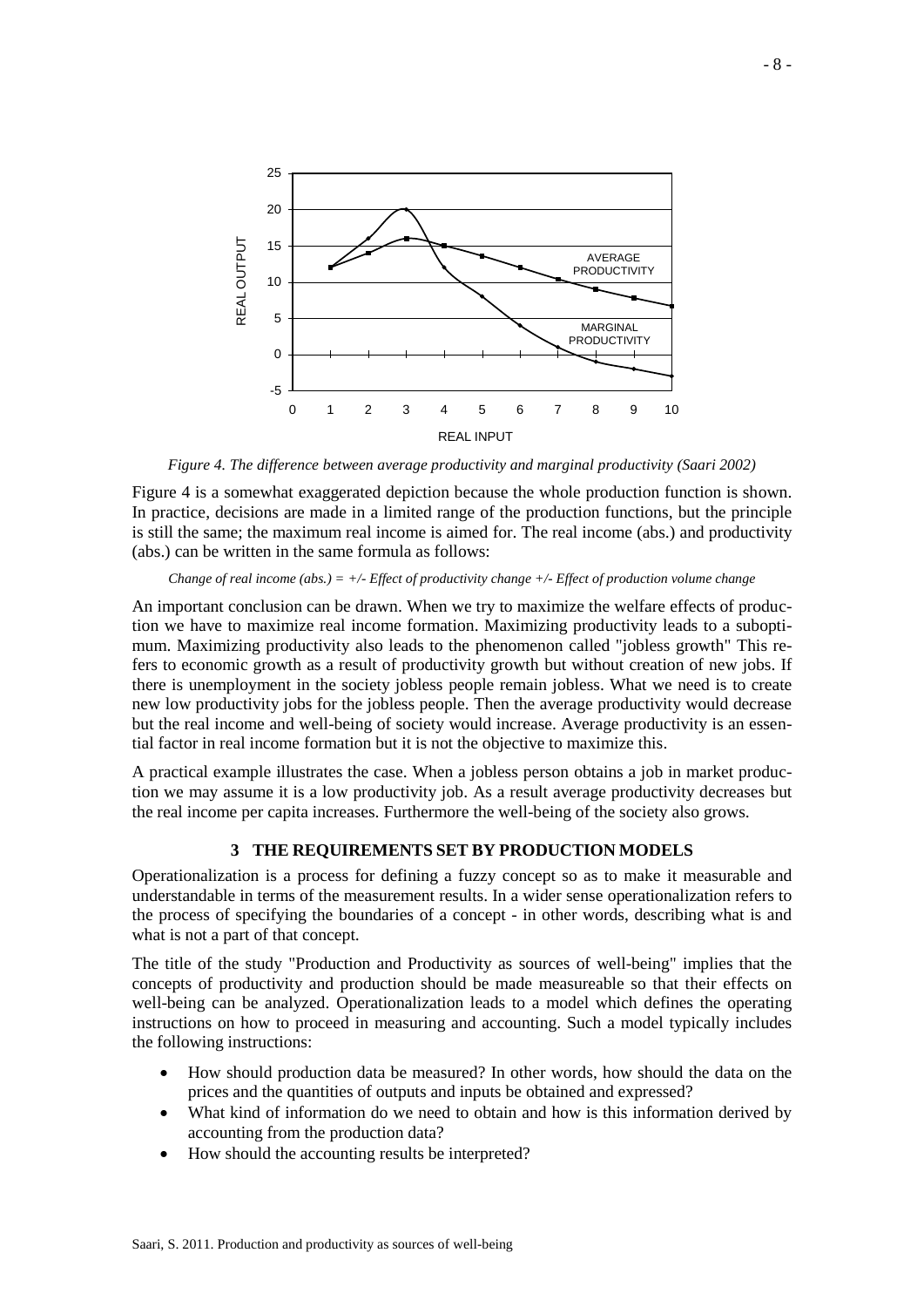We note here that we often speak only about measuring. The question concerns not only measuring but also accounting and interpretation. In measuring production and productivity there are some very crucial criteria, which we discuss next.

## *3.1 The purpose of measuring*

The first task in measuring is to define its purpose. It is important to understand what kind of information can be obtained by measuring and how the measured results can be used. The purpose of measuring must be defined precisely so that the validity of measured results can be critically evaluated.

In our study the phenomena measured are production and productivity. The aim of measuring is to show numerically how well-being effects can be accounted for from production data. With the aid of the production model we demonstrate that these effects are actually incomes. The income generation and income distribution we explicitly depict by our production model. The well-being effects of production which can, at best, only partly be accounted from the production data, are also described.

# *3.2 Recognizing the quality of the measurement object and its homogeneity*

The most important criterion of good measurement is the homogenous quality of the measurement object. If the object is not homogenous, then the measurement result may include changes in both quantity and quality but their respective shares will remain unclear.

In practice, this criterion requires that every item of output and input must appear in accounting as being homogenous. In other words the inputs and the outputs are not allowed to be aggregated in measuring and accounting. If they are aggregated, they are no longer homogenous and hence the measurement results may be biased.

However, for practical reasons data is often aggregated. The possible sources of bias, therefore, have to be explained by the actors responsible for the measuring.

# *3.3 Validity*

Validity is a characteristic of the measure (model in this case) which is used in measuring. Validity implies how exact information the used measure can generate from the phenomenon. We need to understand the phenomenon, the measure and the possible difference between them. The difference between the phenomenon and the measured value is an error. If the validity of the measurement is poor, the error becomes systematic.

Often when we aim at simplicity and understandability in measuring, we have to lower the requirements for validity. For this reason it is important to evaluate the validity of the measurements used, case by case. Good measuring presupposes that those responsible for measuring are familiar with the validity of the measurements and also keep users informed of the validity.

A case is problematic if the measure is known but the phenomenon is not identified. This is the case with Total Factor Productivity (TFP), also known as multifactor productivity. The history of the measurement of TFP goes back half a century but no consensus has been reached on what phenomenon actually is measured. Lipsey & Fraser (2001) studied the case and expressed the research problem with the question - What does the Total Factor Productivity measure? Their answer is as follows:

"We do not believe that we are alone in being uncertain as to what TFP actually measures…It is an understatement to say that all of these quotations cannot be correct; TFP clearly means different things to different informed observers. Surely it is something close to a scandal that a measurement that is so much relied on for so many purposes seems to be so poorly understood."

They continue with the following conclusions of different opinion groups:

"One group holds that changes in TFP measure the rate of technical change. The second group holds that TFP measures only the free lunches of technical change, which are mainly associated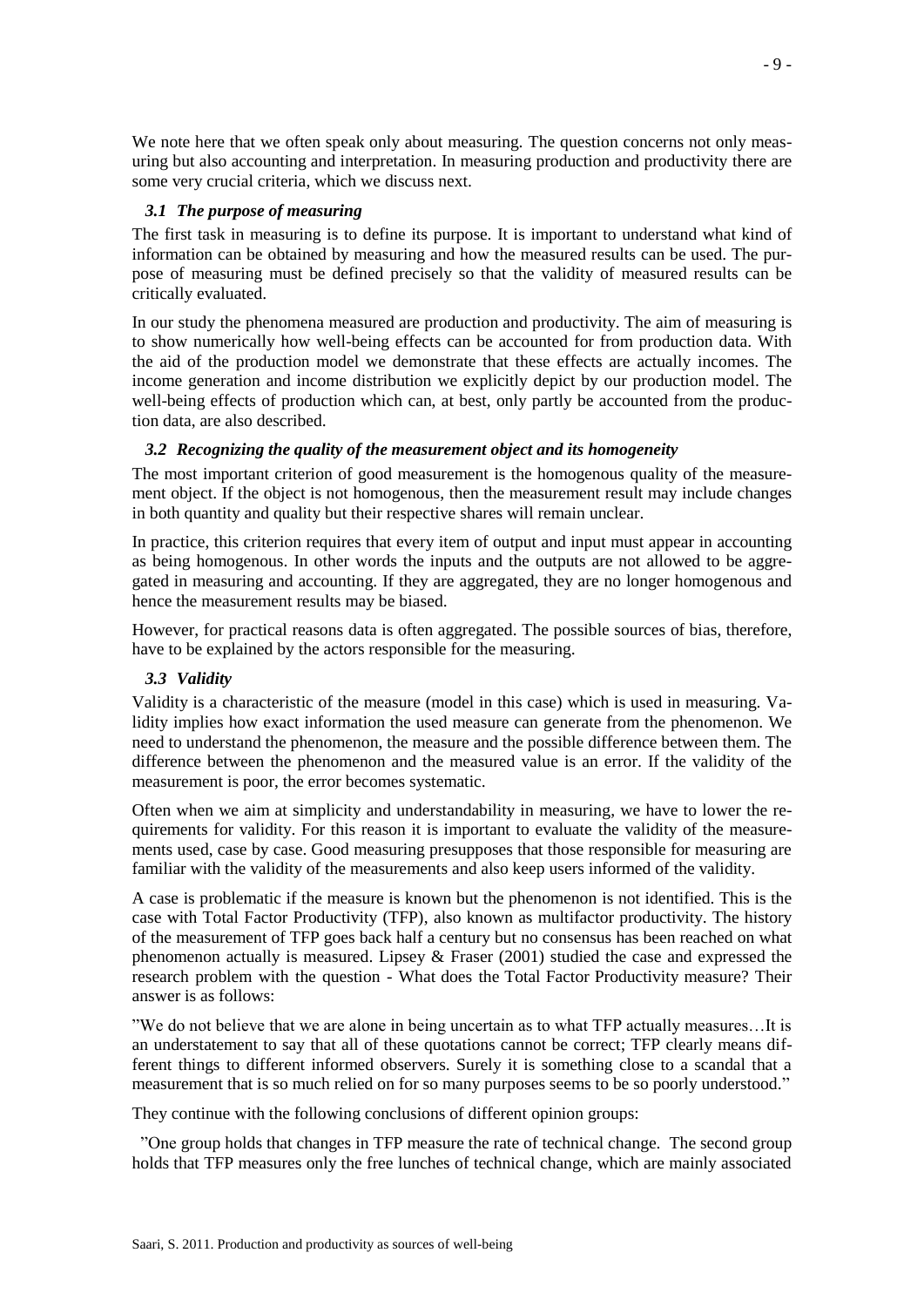with externalities and scale effects. The third group is sceptical that TFP measures anything useful."

With the help of our production model we have not been able to increase understanding of the phenomenon measured by TFP. We can, however, conclude from the analyses made with our production model that TFP has little to do with the well known concept of total productivity.

## *3.4 Defining the objective function*

Defining the objective function presupposes that we understand which variables we should try to maximize (or minimize) and which variables are regarded as constraints. Constraints are a means or restraining conditions for a production operation. When we discuss profit maximization, we maximize the owner's income and all other items of income formation are regarded as constraints. Measuring production performance may also include objectives other than profit. The different interests of stakeholders usually lead to different objective functions. In our study we review and demonstrate the following three objective functions:

- Real income the income of the real process is maximized
- Producer income the income of the producer community is maximized
- Owner income the income of the owners is maximized.

Correct definition of the objective function is most important. Objectives must be distinguished from means and circumstances. When the objective function is correctly defined, the measured result is homogenous. All the units of measured results then serve the defined objective in the same way and they are equally valuable. Profit is a good example of a homogenous measurement result. Each euro or dollar measured as profit is equally valuable to the owner as income.

## *The Biased GDP*

The Gross Domestic Product (GDP) is a technical quantity of national accounts that measures the value-added generated by a nation (or other economic entity).

According to OECD, Gross Domestic Product per capita measures economic activity or income per person and is one of the core indicators of economic performance. GDP per capita is a rough measure of average living standards or economic well-being. (OECD 2008, 14)

GDP is, for this purpose, only a very rough measure. Maximizing GDP, in principal, also allows maximizing capital usage. For this reason GDP is systematically biased in favour of capital intensive production at the expense of knowledge and labour intensive production. The use of capital in the GDP-measure is considered to be as valuable as the production's ability to pay taxes, profits and labor compensation. The bias of the GDP is actually the difference between the GDP and the producer income. The situation is demonstrated later with a numerical example.

# *3.5 The trap of Vygotsky*

Vygotsky (1962) cautions against the risk of separating the issue under review from the total environment, the entity, of which the issue is an essential part. By studying only this isolated issue we are likely to end up with incorrect conclusions. A practical example illustrates this warning. Let us assume we are studying the properties of water in putting out a fire. If we focus the review on small components of the whole, in this case the elements oxygen and hydrogen, we come to the conclusion that hydrogen is an explosive gas and oxygen is a catalyst in combustion. Therefore, their compound water could be explosive and unsuitable for putting out a fire. This incorrect conclusion arises from the fact that the components have been separated from the entity.

The risk identified by Vygotksy can arise in partial productivity measurement. We do know that total productivity change means a change of real income, which in turn has been caused by the shift of the production function. An interpretation of partial productivity is correct only if the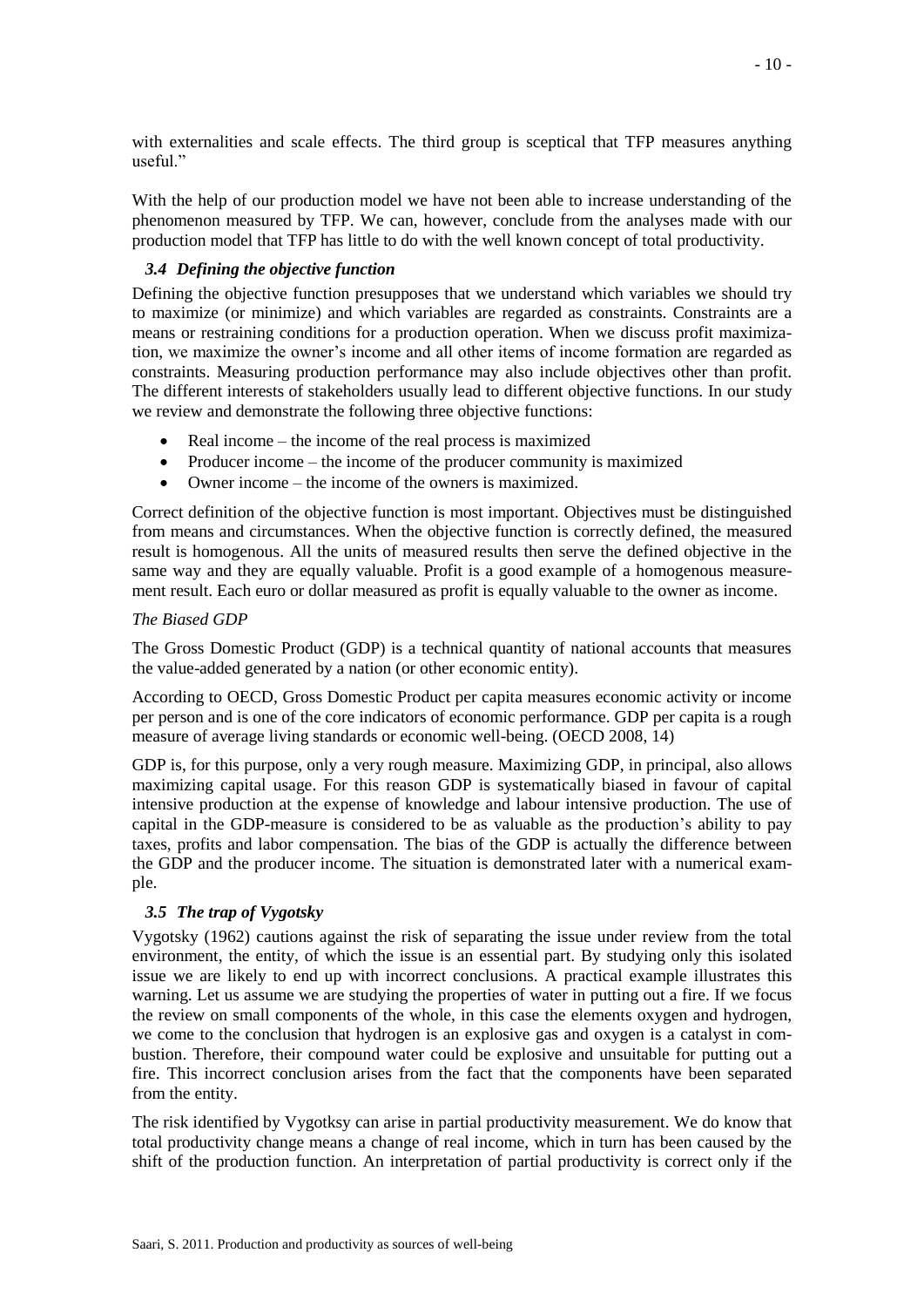effects on the real income are reliably understood. Too often partial productivity measures report something other than the effect of the real income.

## **4 ACCOUNTING WITH OUR PRODUCTION MODEL**

Two production models developed by the author are now introduced. Production models are identified according to the year they were published. Model Saari 1989 was published in Finnish in 1989. It was used in the author's (Saari 2000) dissertation, where the typology of production models was successfully explained. Model Saari 2004 was published in Finnish in 2004 and in English in 2006. Because the accounting techniques of the two models are different, they give differing, although complementary, analytical information. The accounting results are, however, identical. Both models are adjustable and they, therefore, allow examination and simulation of the logic of other models.

#### *4.1 Surplus value as a measure of production profitability*

The scale of success run by a going concern is manifold, and there are no criteria that might be universally applicable to success. Nevertheless, there is one criterion by which we can generalise the rate of success in business. This criterion is the ability to produce surplus value. As a criterion of profitability, surplus value refers to the difference between returns and costs, taking into consideration the costs of equity in addition to the costs included in the income statement as usual. Surplus value indicates that the output has more value than the sacrifice made for it, in other words, the output value is higher than the value (production costs) of the used inputs. If the surplus value is positive, the owner's profit expectation has been surpassed.

|                      |          | Period 1 |                | Period 2 |        |       |  |
|----------------------|----------|----------|----------------|----------|--------|-------|--|
|                      | Quantity | Price    | Value          | Quantity | Price  | Value |  |
| Product 1            | 210.00   | 7.20     | 1512           | 247.25   | 7.10   | 1755  |  |
| Product 2            | 200.00   | 7.00     | 1400           | 195.03   | 7.15   | 1394  |  |
| Output               |          |          | 3150           |          |        |       |  |
|                      |          |          |                |          |        |       |  |
| Labour               | 100.00   | 7.50     | 750            | 115.00   | 7.70   | 886   |  |
| Materials            | 80.00    | 8.60     | 688            | 79.20    | 8.50   | 673   |  |
| Energy               | 400.00   | 1.50     | 600            | 428.00   | 1.55   | 663   |  |
| Capital              | 160.00   | 3.80     | 608            | 164.80   | 3.90   | 643   |  |
| Input                |          |          | 2646           |          |        | 2865  |  |
| Surplus value (abs.) |          | 266.00   |                |          | 285.12 |       |  |
| Surplus value (rel.) |          |          | 1.101<br>1.100 |          |        |       |  |

TABLE 1. PROFITABILITY OF PRODUCTION MEASURED BY SURPLUS VALUE (SAARI 2006)

Table 1 presents an income statement using the surplus value as a performance criterion. This basic example is a simplified income statement used for illustration and modelling. Even as reduced, it comprises all phenomena of a real measuring situation and most importantly the change in the output-input mix between two periods. Hence, the basic example works as an illustrative "scale model" of production without any features of a real measuring situation being lost. In practice, there may be hundreds of products and inputs but the logic of measuring does not differ from that presented in the basic example.

Both the absolute and relative surplus values have been calculated in the example. The absolute value is the difference of the output and input values and the relative value is their relation, respectively. The surplus value calculation in the example is at a nominal price, calculated at the market price of each period.

#### *4.2 Production model Saari 2004*

The next step is to describe a *production model* (Saari 2004, 2006) by help of which it is possible to calculate the results of the real process, income distribution process and production process. The starting point is a profitability calculation using surplus value as a criterion of profit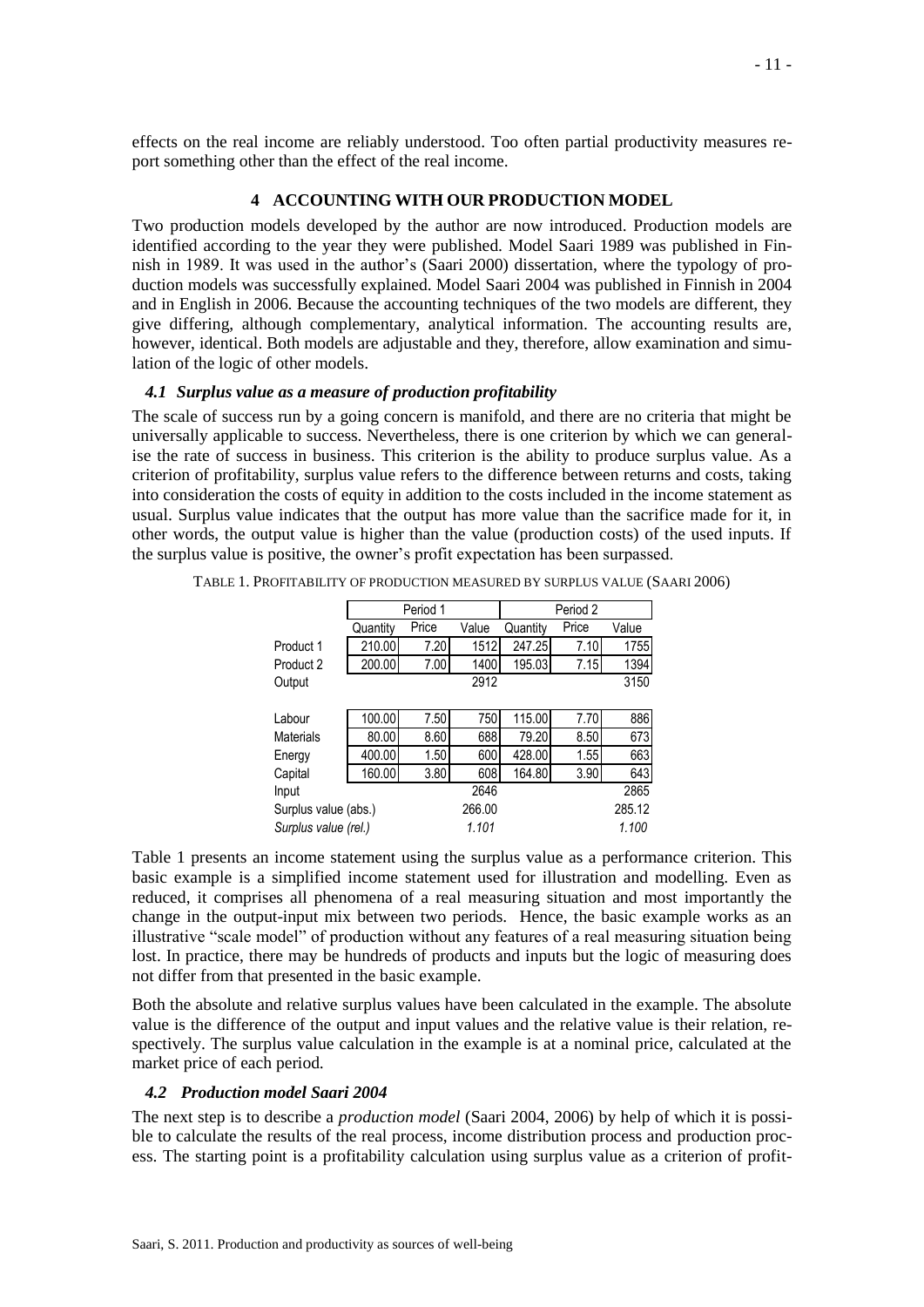ability. The surplus value calculation is the only valid measure for understanding the connection between profitability and productivity or understanding the connection between real process and production process. A valid measurement of total productivity necessitates considering all production inputs, and the surplus value calculation is the only calculation to conform to the requirement.

The process of calculating is best understood by applying the clause of Ceteris paribus, i.e. "all other things being the same," stating that at a time only the impact of one changing factor be introduced to the phenomenon being examined. Therefore, the calculation can be presented as a process advancing step by step. First, the impacts of the income distribution process are calculated, and then, the impacts of the real process on the profitability of the production.

The first step of the calculation is to separate the impacts of the real process and the income distribution process, respectively, from the change in profitability  $(285.12 - 266.00 = 19.12)$ . This takes place by simply creating one auxiliary column (4) in which a surplus value calculation is compiled using the quantities of Period 1 and the prices of Period 2. In the resulting profitability calculation, Columns 3 and 4 depict the impact of a change in income distribution process on the profitability and in Columns 4 and 7 the impact of a change in real process on the profitability.

|   |                                              | Period 1 |                |         | $Q_1 \times P_2$ |              | Period <sub>2</sub> |         |
|---|----------------------------------------------|----------|----------------|---------|------------------|--------------|---------------------|---------|
|   |                                              | 1        | $\overline{2}$ | 3       | 4                | 5            | 6                   | 7       |
|   |                                              | Quantity | Price          | Value   |                  | Quantity     | Price               | Value   |
| a | Product 1                                    | 210.00   | 7.20           | 1512.00 | 1491.00          | 247.25       | 7.10                | 1755.48 |
| b | Product 2                                    | 200.00   | 7.00           | 1400.00 | 1430.00          | 195.03       | 7.15                | 1394.46 |
| C | Output                                       |          |                | 2912.00 | 2921.00          |              |                     | 3149.94 |
|   |                                              |          |                |         |                  |              |                     |         |
| d | Labour                                       | 100.00   | 7.50           | 750.00  | 770.00           | 115.00       | 7.70                | 885.50  |
| e | <b>Materials</b>                             | 80.00    | 8.60           | 688.00  | 680.00           | 79.20        | 8.50                | 673.20  |
| f | Energy                                       | 400.00   | 1.50           | 600.00  | 620.00           | 428.00       | 1.55                | 663.40  |
| g | Capital                                      | 160.00   | 3.80           | 608.00  | 624.00           | 164.80       | 3.90                | 642.72  |
| h | Input                                        |          |                | 2646.00 | 2694.00          |              |                     | 2864.82 |
| i | Surplus value (abs.)                         |          |                | 266.00  | 227.00           |              |                     | 285.12  |
| i | Surplus value (rel.)                         |          |                | 1.101   |                  |              |                     | 1.100   |
|   |                                              |          |                |         |                  |              |                     |         |
| k | Change of distribution (abs.); i4-i3         |          |                |         | $-39.00$         |              |                     |         |
| T | Distribution index of output; c4/c3          |          |                |         | 1.003            |              |                     |         |
| m | Distribution index of input; h4/h3           |          |                |         | 1.018            |              |                     |         |
| n | Distribution index; I4/m4                    |          |                |         | 0.985            |              |                     |         |
|   | Distribution process                         |          |                |         |                  |              |                     |         |
|   |                                              |          |                |         |                  |              |                     |         |
| p | Productivity; c4/h4, c7/h7                   |          |                |         | 1.084            |              |                     | 1.100   |
| q | Productivity index; p7/p4                    |          |                |         |                  |              |                     | 1.014   |
| r | Change of productivity (abs.); (q7-1)×c4     |          |                |         |                  |              |                     | 41.12   |
| S | Volume index of output; c7/c4                |          |                |         |                  |              |                     | 1.078   |
|   |                                              |          |                |         |                  |              |                     |         |
| t | Volume index of input; h7/h4                 |          |                |         |                  |              |                     | 1.063   |
| u | Change of input volume (abs); (t7-1)×(i4+r7) |          |                |         |                  |              |                     | 17.00   |
|   |                                              |          |                |         |                  | Real process |                     |         |
|   |                                              |          |                |         |                  |              |                     |         |
| V | Change of profitability; j7/j3               |          |                |         |                  |              |                     | 0.999   |
| χ | Change of returns; c7/c3                     |          |                |         |                  |              |                     | 1.082   |
| Z | Change of costs; h7/h3                       |          |                |         |                  |              |                     | 1.083   |
|   |                                              |          |                |         |                  |              |                     |         |
|   | Production process                           |          |                |         |                  |              |                     |         |

TABLE 2. PRODUCTION MODEL SAARI 2004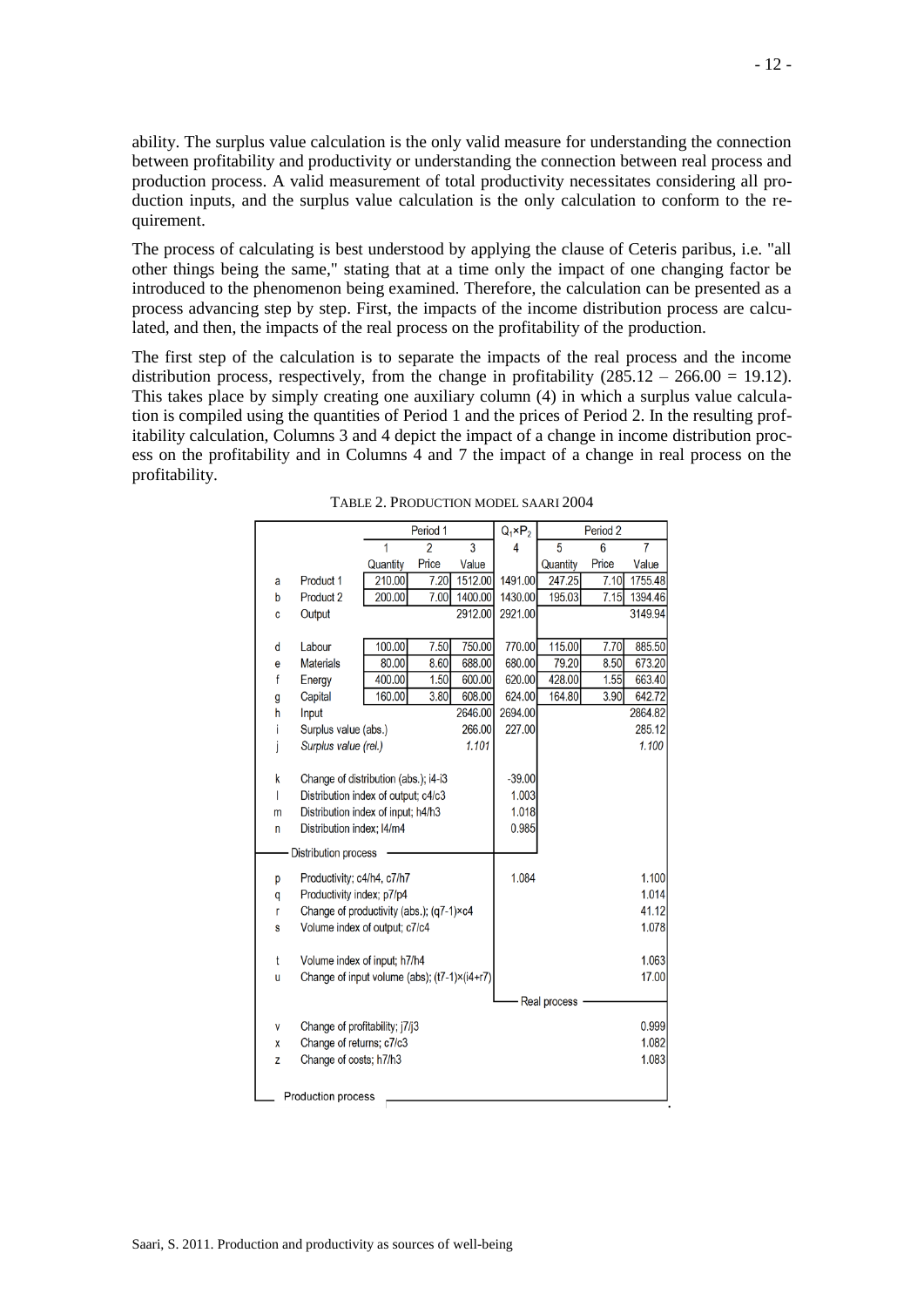#### *Calculation of the income distribution process*

The key figures of income distribution can now be calculated from the surplus value calculations in Columns 3 and 4. The difference of 39.00 (unfavourable) between the surplus values indicates the impact on profitability in terms of money. Indices depicting the change in income distribution can now be calculated by the formulae presented both for output (1.003) and input (1.018), and as their ratio for the whole business

#### 1.003/1.018=0.985.

It follows that the change in income distribution means a development in which the quality of output or input stays the same while the unit price changes. A change of price does not involve recompensing for the change in quality. In the short term, price changes do not follow a certain trend, yet, in the long term, the trend is transparent. Consumers benefit from lowering product prices and their buying power increases thanks to better compensation for selling their work input to production. Production income distribution is the mechanism by means of which productivity gains of the production are distributed to interested parties, and it can be measured by means of price changes.

#### *Calculation of the real process*

Columns 4 and 7 depict the change in performance in the real process. Surplus values have been calculated at a fixed price, in this case, at prices of Period 2. Fixed-price calculation is a method in which the quantities of the items of different qualities can be measured and added up. This concept is called the volume which is a measure of absolute value. The time series depicting its change is called the volume index.

The surplus value of the real process is called the real surplus value as distinct from the nominal price surplus value of profitability. All changes in the surplus value of the real process are changes of performance. Productivity is the surplus value of the real process proportionally measured. Now it is possible to calculate productivity (1.084 and 1.100) for Periods 1 and 2 using the formula of productivity output per input, and as their ratio we get the productivity index depicting the change in productivity.

## 1.100/1.084=1.014.

As a result, we can calculate the monetary quantity equivalent to the change in productivity, and in this case it is favourable 41.12 units.

## *4.3 Production model Saari 1989*

Another production model that gives complementary information on income formation is now introduced. The accounting technique for this model has been developed from standard cost accounting. The model was used when the typology of production models was successfully explained (Saari 2000). The model gives identical accounting results to the Saari 2004 model.

The principle of this model is to convert a nominal price income statement of production into a fixed price calculation. In the fixed price calculation we can easily compute and analyze the effects of the real process and the distribution process. A conversion to the fixed price calculation is made by expressing the unit prices of outputs and inputs as price indices. The fixed price quantities of outputs and inputs can then be computed with help of the indices.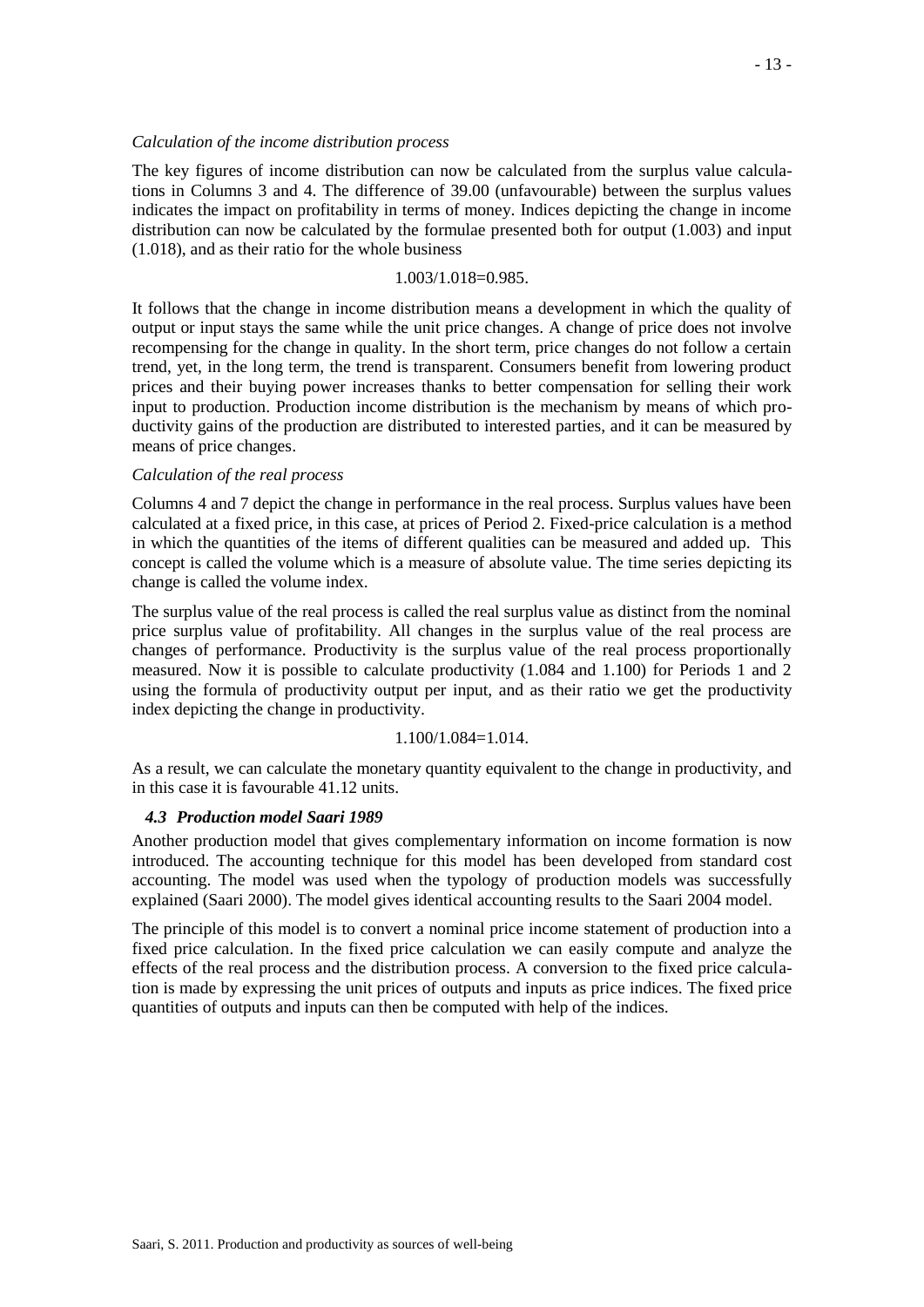|                      | Period 1 |       |       |        | Period 2 |       |                   |        | Effects on profit |           |          |                 |
|----------------------|----------|-------|-------|--------|----------|-------|-------------------|--------|-------------------|-----------|----------|-----------------|
|                      | Quant.   | Prod. | Price | Value  | Quant.   | Prod. | Price             | Value  | Prod.             | Volume    | Distr.   | Value           |
|                      | 1        | 2     | 3     | 4      | 5        | 6     | 7                 | 8      | 9                 | 10        | 11       | 12 <sup>°</sup> |
| Product 1            | 1491     | 0.553 | 1.014 | 1512   | 1755     | 0.613 | 1.00              | 1755   | 159.80            | 104.67    | $-21.00$ | 243.48          |
| Product 2            | 1430     | 0.531 | 0.979 | 1400   | 1394     | 0.487 | 1.00              | 1394   | $-118.68$         | 83.15     | 30.00    | $-5.54$         |
| Ouput                | 2921     | 1.084 |       | 2912   | 3150     | 1.100 |                   | 3150   | 41.12             | 187.82    | 9.00     | 237.94          |
|                      |          |       |       |        |          |       |                   |        |                   |           |          |                 |
| Labour               | 770      | 0.286 | 0.974 | 750    | 886      | 0.309 | 1.00              | 886    | $-62.70$          | $-52.80$  | $-20.00$ | $-135.50$       |
| <b>Materials</b>     | 680      | 0.252 | 1.012 | 688    | 673      | 0.235 | 1.00              | 673    | 46.94             | $-40.14$  | 8.00     | 14.80           |
| Energy               | 620      | 0.230 | 0.968 | 600    | 663      | 0.232 | 1.00              | 663    | $-3.84$           | $-39.56$  | $-20.00$ | $-63.40$        |
| Capital              | 624      | 0.232 | 0.974 | 608    | 643      | 0.224 | 1.00              | 643    | 19.60             | $-38.32$  | $-16.00$ | $-34.72$        |
| Input                | 2694     | 1.000 |       | 2646   | 2865     | 1.000 |                   | 2865   | 0.00              | $-170.82$ | $-48.00$ | $-218.82$       |
| Surplus value (abs.) |          |       |       | 266.00 | 285.12   |       |                   | 285.12 | 41.12             | 17.00     | $-39.00$ | 19.12           |
| Surplus value (rel.) |          |       |       | 1.101  |          |       |                   | 1.100  |                   |           |          |                 |
|                      |          |       |       |        |          |       | Output index      |        | 1.014             | 1.063     | 1.003    | 1.082           |
| Output vol.          | 1.000    |       |       |        | 1.078    |       | Input index       |        | 1.000             | 1.063     | 1.018    | 1.083           |
| Input vol.           | 1.000    |       |       |        | 1.063    |       | Surpl. value ind. |        | 1.014             | 1.000     | 0.985    | 0.999           |

TABLE 3. PRODUCTION MODEL SAARI 1989

The accounting procedure is as follows:

- 1. Current unit prices of the basic example are expressed as indices. (col. 3 and 7). Prices of outputs and inputs in Period 2 are given the value 1.000 and price indices for outputs and inputs in Period 1 are computed.
- 2. The fixed price quantities (col. 1 and 5) of outputs and inputs are computed by dividing their current price values (col. 4 and 8) by the price indices (col. 3 and 7)
- 3. Fixed price quantities of outputs and inputs are now commensurate. The total output and input are computed by summing up the fixed priced quantities of outputs and inputs (col. 1 and 5)
- 4. Productivity factors are computed in columns 2 and 6. The productivity factor is on the output side "Output quantity / Total output" and on the input side "Input quantity / Total input.
- 5. Finally, the profit effects of income components are computed row by row using the following formulae:

*Effect of productivity change =*  $\Delta T X V_I X H_2$ *Effect of volume change =*  $T_2 x \Delta V x H_2$ *Effect of price change = T<sub>1</sub> x V<sub>1</sub> x*  $\Delta H$ *where:*

*T = Productivity factor V = Volume (input volume) H = Price indices refer to Periods one and two.*

This model also gives details of the income distribution. Note that income distribution is expressed row by row, that is, for each output and each input. A favourable change for the producer is shown by a plus sign and an unfavourable one by a minus sign. The effects of income distribution are shown by the producer's production function in the subsequent period. In the next section the income distribution and its effects on the production function are analyzed in greater detail.

## **5 ANALYSES**

The production models described here are illustrative tools because they show explicitly how the accounting results are computed from the production data. Clarity and understanding can be increased with additional summaries, analyses and objective function formulations. Some typical cases are presented below.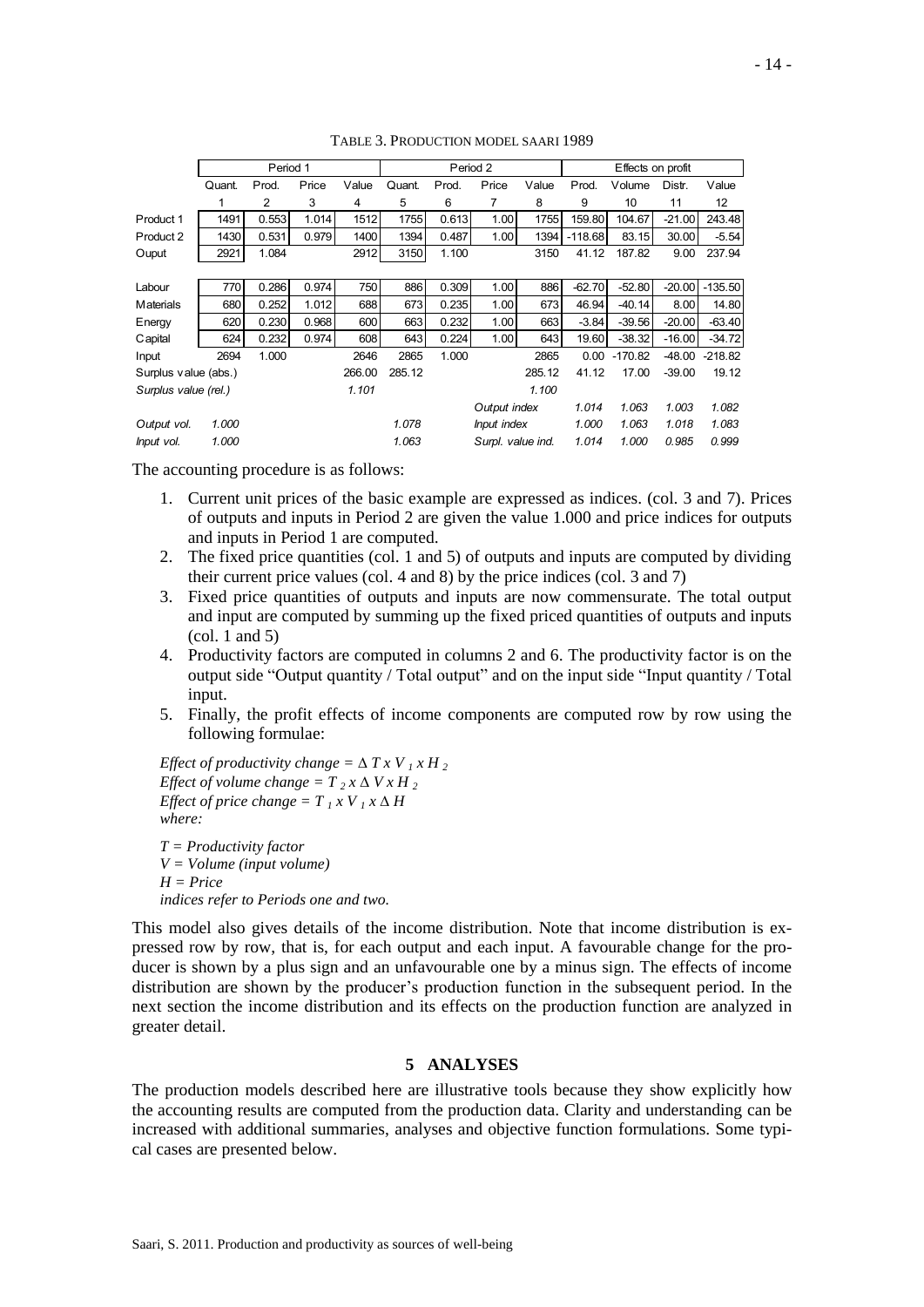## *5.1 Objective functions*

An efficient way to improve the understanding of production performance is to formulate different objective functions according to the objectives of the different interest groups. Formulating the objective function necessitates defining the variable to be maximized (or minimized). After that other variables are considered as constraints. The most familiar objective function is profit maximization which is also included in our study. Profit maximization is an objective function that stems from the owner's interest and all other variables are constraints in relation to maximizing of profits.

The procedure for formulating different objective functions, in terms of our production model, is introduced next. In the income formation from production the following objective functions can be identified:

- Maximizing the real income
- Maximizing the producer income
- Maximizing the owner income.

These cases are illustrated using the numbers from the basic example. The following symbols are used in the presentation:

 $=$  signifies the starting point of the computation or the result of computing

 $+$  / - signifies a variable that is to be added or subtracted from the function.

## *Maximizing the real income*

The primary maximizing object is the real income because all other incomes are derivatives of the real income. The real income and its growth originate from quantitative ratios of the real process, or more precisely, from the volume and productivity of the production function. In the basic example this income generation can be calculated as follows:

| +/- Income growth from productivity | $+41.12$ |
|-------------------------------------|----------|
| +/- Income growth from volume       | $+17.00$ |
| = Real income growth                | $+58.12$ |

Computing the real income does not in itself imply in any way how the income is to be distributed. It is important to note that the real income growth (change) during a given period of time is always the same as the change in income distribution. As a formula this is given as follows:

Real income growth = Income distribution =  $+58.12$  units

This assumes that the real income growth is distributed to the stakeholders during the review period.

## *Maximizing the producer income*

Other objective functions can be formulated by assuming that, for the use of the real income, there is a priority order that follows the logic of the market economy. Typically, the first use of the real income is to ensure the price competitiveness of products. After that the real income is used to meet the supplier's possible requirements for better prices. When these market requirements are regarded as constraints, we end up maximizing the producer income. The objective function of the producer income is now written as:

- = Real income growth
- +/- Ensuring the price competitiveness of products
- +/- Responding to supplier's price requirements

<sup>=</sup> Producer income growth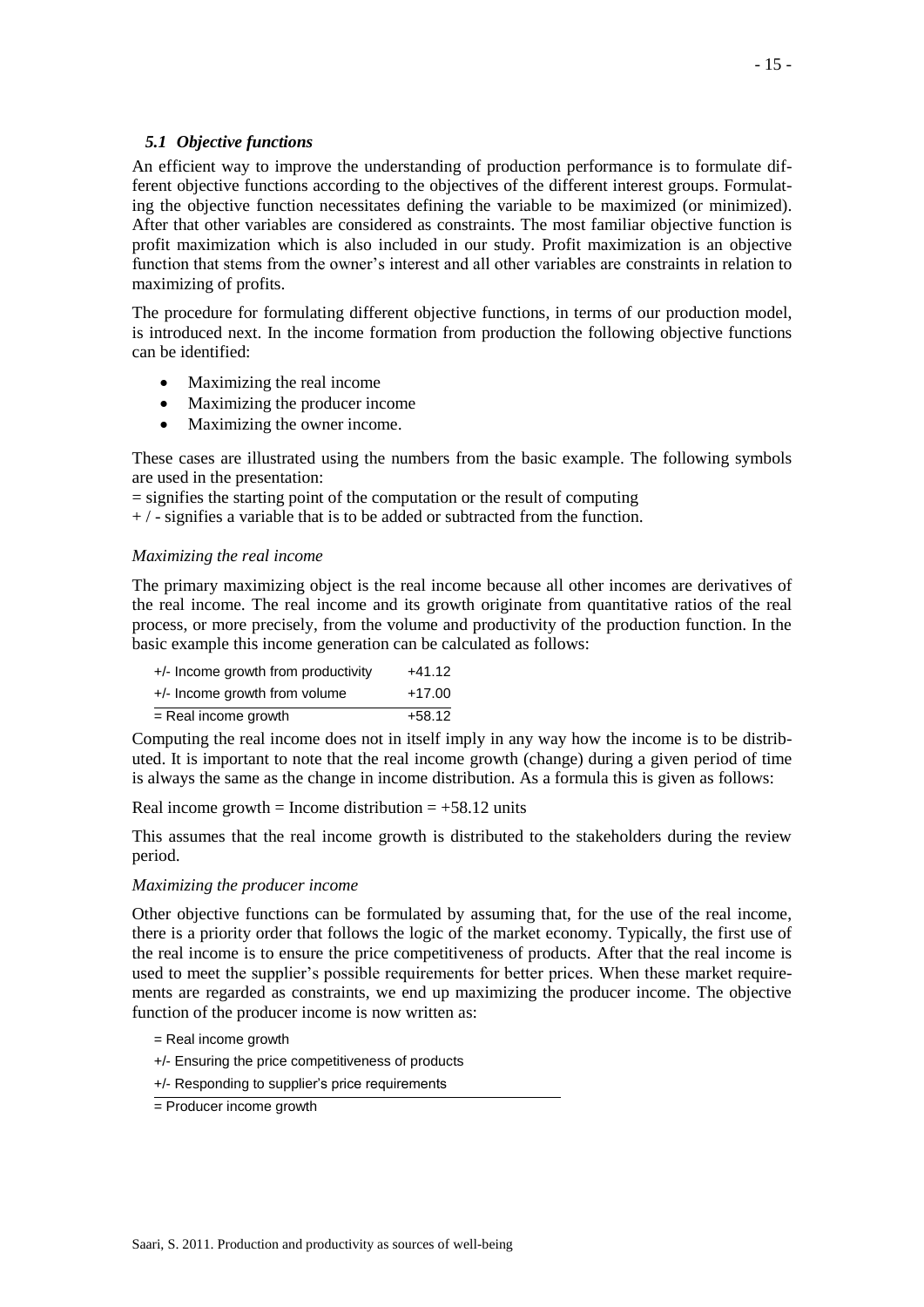In practice, producer income can be computed in two ways. Starting from the real income growth (change) and subtracting the requirements of the customers and the suppliers, we end up with the following calculation:

| $=$ Real income growth     | $+58.12$ |
|----------------------------|----------|
| $+/-$ Product 1            | $-21.00$ |
| $+/-$ Product 2            | $+30.00$ |
| +/- Material supplier      | $+8.00$  |
| +/- Energy supplier        | $-20.00$ |
| +/- Capital supplier       | $-16.00$ |
| $=$ Producer income growth | $+39.12$ |

This method is called the subtraction method.

The producer income is consequently the income before labour compensation, taxes and surplus value. These are the components of the producer income which can simply be computed as a sum in the following way:

| +Labor compensation | $+20.00$ |
|---------------------|----------|
| +Taxes              | N/a      |
| +Surplus value      | $+19.12$ |
| = Producer income   | $+39.12$ |

For simplicity, taxes are omitted in our example. This calculation is called the addition method.

As a measure of well-being the producer income can be justified by the following arguments that follow our model:

- 1. Producer income is a measure of the income the producer community has generated for themselves. It is in the common interest of the producer community to maximize it.
- 2. Producer income is a measure of competitiveness. A company with a higher relative (i.e., relative to the company's size) producer income is more competitive.
- 3. Producer income can also simply and reliably be computed for projects and services; those domains totally lack the productivity measurement solution.
- 4. Producer income can be computed easily, precisely and reliably because here the aggregated production data does not cause an error as in productivity accounting.
- 5. Producer income is an addable quantity, i.e., incomes from different production units can be added so that no double accounting occurs.
- 6. Producer income is easily understood and, as such, it is a practical tool in the planning of income distribution within the producer community.
- 7. Producer income is a nominal quantity and, as such, it is suitable for international comparison based on purchasing power parity.
- 8. Nominal time series of producer incomes can be converted into a real time series by deflating it with a suitable price index.

#### *A practical example of the proper producer income*

An example of the producer income calculation with the empirical numbers is introduced next. The numbers in Period 1 below are from a capital intensive energy company (Million  $\epsilon$ ). The numbers in Period 2 are fictive numbers which assume that ineffective investments have been made. These lead to an increase of all capital related inputs by 10 per cent; all other factors are assumed to be the same.

Note that the performance criterion "value added" does not show any change in performance but the criteria "producer income" does show a change. This difference is caused by the use of value added as a performance criterion. In the value-added calculation the capital related inputs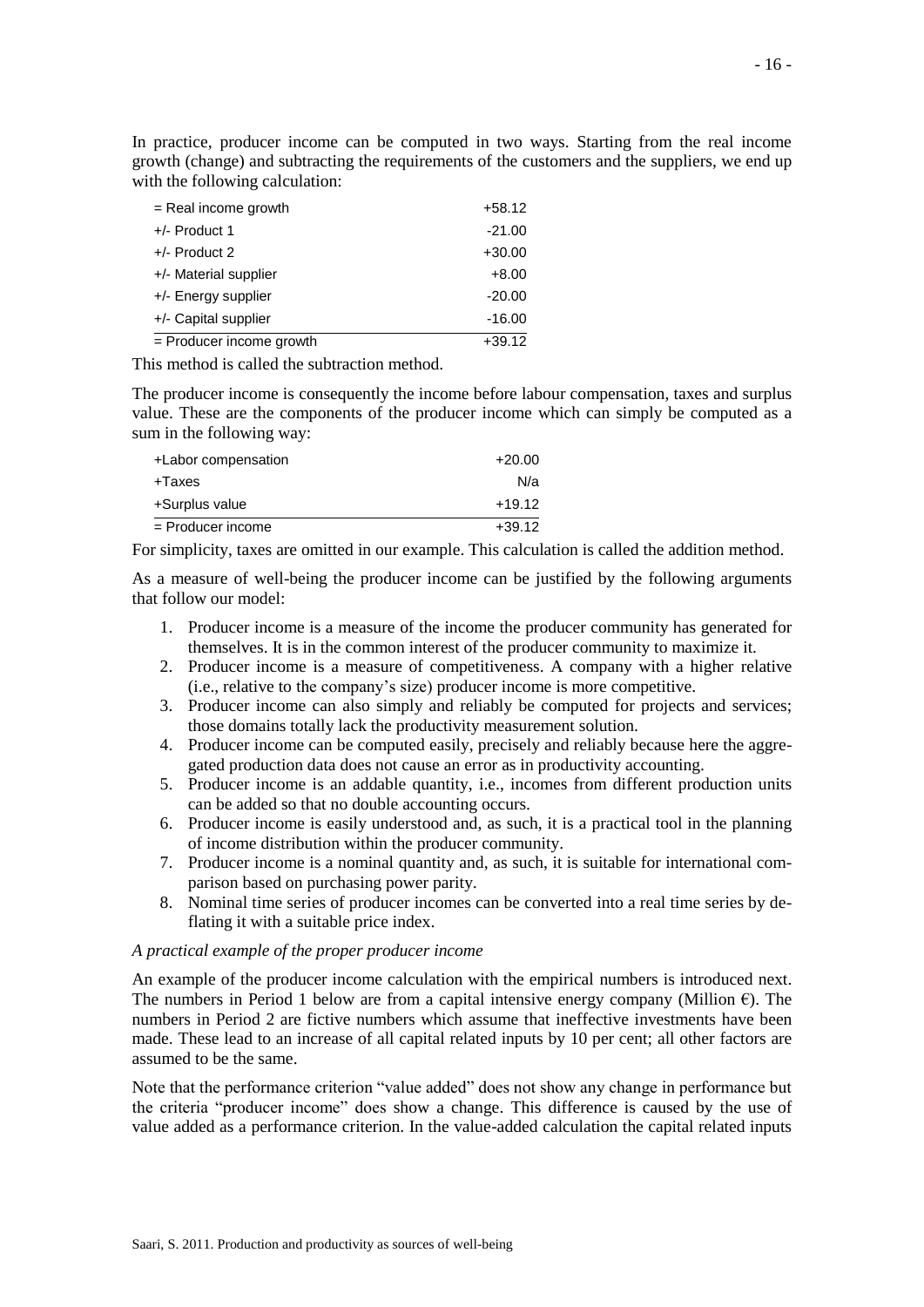are seen to be equally valuable indicators of performance compared to production's ability to pay labour compensation, taxes and surplus value.

|                          | Period 1 | Period <sub>2</sub> |
|--------------------------|----------|---------------------|
| Output                   | 6296     | 6296                |
| Intermediate products    | 3626     | 3626                |
| = Value added            | 2670     | 2670                |
| Depreciation             | 560      | 616                 |
| Financing costs          | 167      | 184                 |
| Cost of the equity       | 437      | 480                 |
| = Produce income         | 1506     | 1390                |
| Labour compensation      | 507      |                     |
| Taxes                    | 366      |                     |
| Surplus value            | 633      |                     |
|                          |          |                     |
| Count of personnel       | 11156    | 11156               |
| Producer income / person | 0.135    | 0.125               |

TABLE 4. A PRACTICAL EXAMPLE OF THE PRODUCER INCOME

#### *Maximizing the owner income*

The objective function of the owner income is formulated by regarding the labour compensation and taxes as constraints. The owner's objective function can be shown in the following form:

| +/- Producer income change | $+39.12$ |
|----------------------------|----------|
| - Taxes                    | N/a      |
| - Labour compensation      | $-20.00$ |
| $=$ Owner income change    | $+19.12$ |

The owner income here has the same significance as the profit. The profit can be computed in many different ways. We emphasize use of the surplus value (profit after the cost of the equity). It is a similar criterion even if the equity of the companies under comparison is different.

## *Summary of the objective function formulations*

Objective function formulations can be expressed in a single calculation which concisely illustrates the logic of the income generation, the income distribution and the variables to be maximized.

TABLE 5. SUMMARY OF OBJECTIVE FUNCTION FORMULATIONS

| <b>INCOME FORMATION</b> - changes between two periods |          |                           |          |  |  |  |
|-------------------------------------------------------|----------|---------------------------|----------|--|--|--|
| Income generation                                     |          | Income distribution       |          |  |  |  |
|                                                       |          | $=$ Real income           | $+58.12$ |  |  |  |
|                                                       |          | +/- Customers             | $+9.00$  |  |  |  |
|                                                       |          | +/- Suppliers             | $-28.00$ |  |  |  |
| +/- Productivity                                      | $+41.12$ | = Producer income         | 39.12    |  |  |  |
| +/- Volume                                            | $+17.00$ | - Labour compensation     | $-20.00$ |  |  |  |
|                                                       |          | - Taxes                   | N/a      |  |  |  |
| = Real income                                         | $+58.12$ | = Owner income            | $+19.12$ |  |  |  |
| <b>TOTAL GENERATION</b>                               | 58.12    | <b>TOTAL DISTRIBUTION</b> | 58.12    |  |  |  |

The calculation resembles an income statement starting with the income generation and ending with the income distribution. The income generation and the distribution are always in balance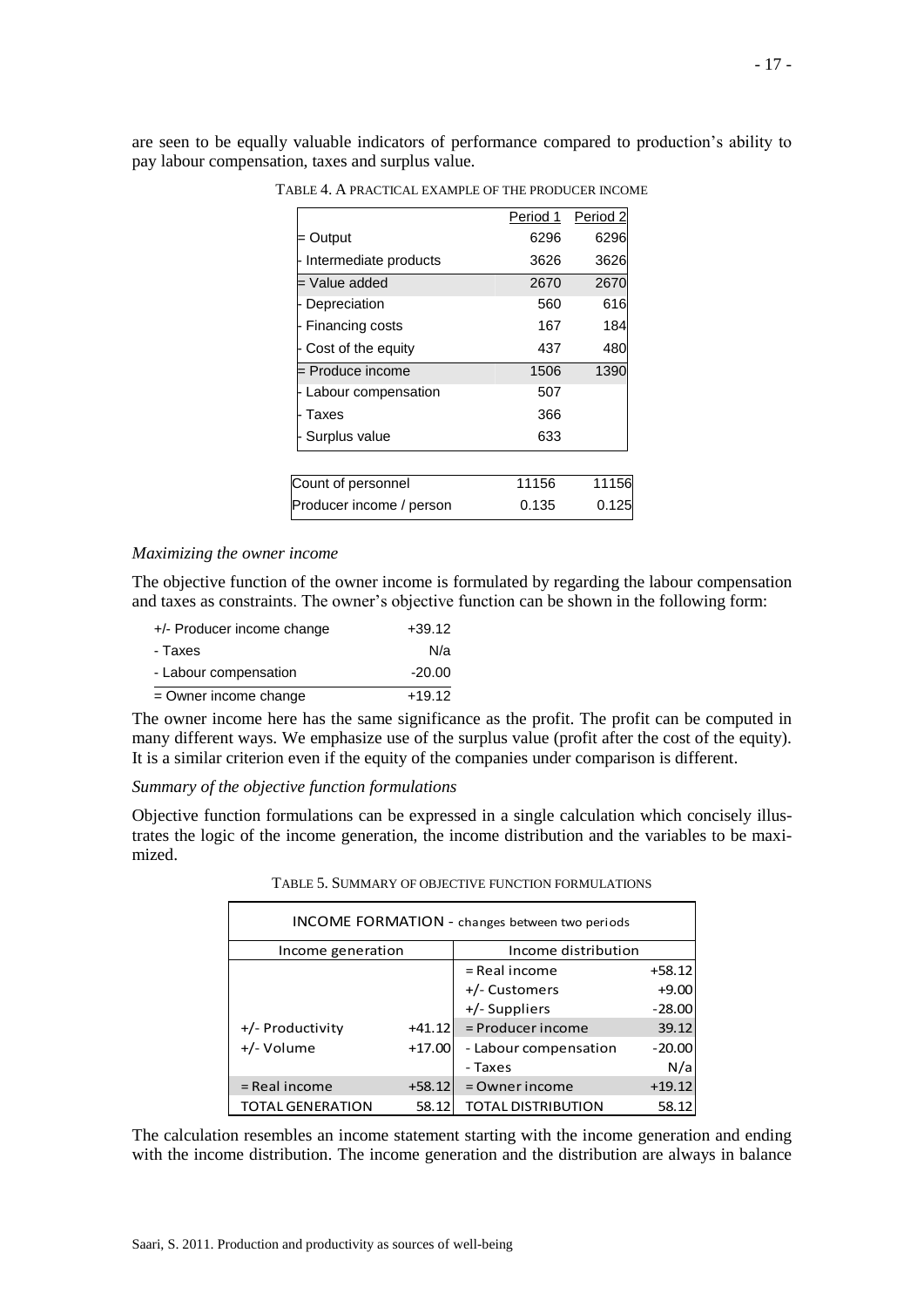so that their amounts are equal. In this case it is 58.12 units. The income which has been generated in the real process is distributed to the stakeholders during the same period. There are three variables which can be maximized. They are the real income, the producer income and the owner income. Producer income and owner income are practical quantities because they are addable quantities and they can be computed quite easily. Real income is normally not an addable quantity and in many cases it is difficult to calculate.

## *5.2 "Fruits of production"*

Davis (1955) suggested that the measurement of production should be developed so that the distribution of the 'fruits of production' among all interested parties are measured. Davis called the 'fruits of production', which are distributed through the price system, "gains" and "losses" (Davis 1955, p. 114). This terminology has been adopted in this study. A positive sign stands for a gain and a negative sign for a loss.

Income distribution calculation from the producer's point of view was presented above. From the customers' and suppliers' point of view the calculation is the same but the signs are reversed. What for the company is a gain, is for the customer or supplier, a loss. In the example, the gains and losses of customers and suppliers are as follows:

| To customers       |          |
|--------------------|----------|
| $+/-$ of product 1 | $+21.00$ |
| $+/-$ of product 2 | $-30.00$ |
| To suppliers       |          |
| $+/-$ of materials | $-8.00$  |
| $+/-$ of energy    | $+20.00$ |
| $+/-$ of capital   | $+16.00$ |

The numbers indicate the effects on customers' and suppliers' production functions. The mechanism functions as follows. Customers of product 1 gain the same quality and the same need satisfaction but pay 21.0 units less. Customers of the product 2 gain the same quality and need satisfaction but they must use 30.0 units more of income.

The example is valid for the current commodities because their qualities remain more or less unchanged. In this case the price change affects the production function of the company and the interest group with the same value, to one as a gain, to the other as a loss.

When a new product is launched, the case is different. The price of a new product is the same, both in the production function of producer and the customer. However, the new and improved quality affects only the production function of the customer. Therefore the product development benefits brought about by competition and technical advancement can never be measured from the production data. The major share of economic value created by technical advancement accumulates to the well-being of consumers. It is a well-known fact that this is very difficult to quantify and to measure.

#### *5.3 Process analysis*

Measurement results of a production process can be illustrated by models and graphic presentations. The following figure 5 illustrates the connections between the processes by means of indices describing the change (Loggerenberg et. al 1982, Saari 2004, 2006). A presentation by means of an index is illustrative because the magnitudes of the changes are commensurate. Numbers are taken from the above calculation example of the production model.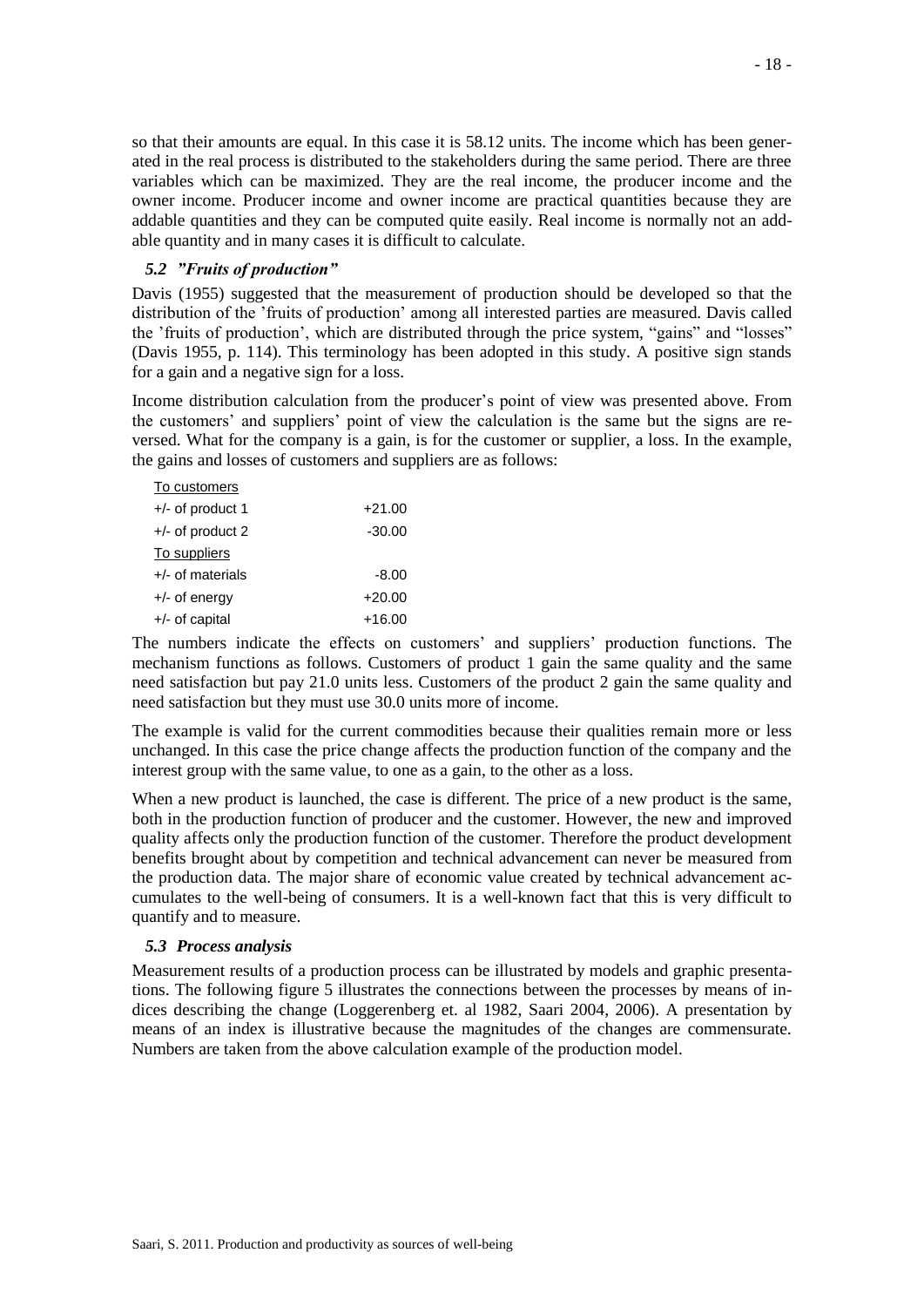

*Figure 5. Variables of production performance (Saari 2006)*

The nine most central key figures depicting changes in production performance can be presented as shown in Figure 5. Vertical lines depict the key figures of the real process, business process and income distribution process. Key figures in the production process are a result of the real process and the income distribution process. Horizontal lines show the changes in input and output processes and their impact on profitability. The logic behind the figure is simple. Squares in the corners refer to initial calculation data. Profitability numbers are obtained by dividing the output numbers by the input numbers in each process. After this, the production process numbers are obtained by multiplying the numbers of the real and income distribution processes.

# *5.4 Trends*

Development in the real process, income distribution process and production process can be illustrated by means of the time series. The principle of a time series is to describe, for example, the profitability of production annually by means of a relative surplus value and also to explain how profitability was produced as a consequence of productivity development and income distribution. A time series can be composed using the chain indices as seen in the following.

Now the intention is to draw up the time series for the ten periods in order to express the annual profitability of business by help of productivity and income distribution development. With the time series it is possible to prove that productivity of the real process is the distributable result of production, and profitability is the share remaining in the company after income distribution between the company and the interested parties participating in the exchange.

|                                 |       |       |                                                       |                                                 |  |       |                                           | 10    |
|---------------------------------|-------|-------|-------------------------------------------------------|-------------------------------------------------|--|-------|-------------------------------------------|-------|
| Chain index of distribution     | 1.101 | 1.084 | 1.064                                                 |                                                 |  |       | 1.052 1.042 1.020 0.990 0.970 0.960 0.958 |       |
| Annual index of distribution    |       |       | $0.985$ 0.981                                         | 0.989  0.991  0.978  0.971  0.980  0.990  0.997 |  |       |                                           |       |
| Chain index of productivity     | 1.101 |       | 1.116 1.126 1.155 1.183 1.206 1.209 1.225 1.246 1.257 |                                                 |  |       |                                           |       |
| Annual index of productivity    |       | 1.014 | 1.009                                                 | 1.026 1.024 1.019 1.003 1.013 1.017 1.009       |  |       |                                           |       |
| Production profitability (rel.) | 1.101 |       | 1.088                                                 | 1.104                                           |  | 1.080 | 1.087                                     | 1.094 |

TABLE 6. PRODUCTIVITY AND INCOME DISTRIBUTION INDICES (SAARI 2006)

Numbers in bold are taken from the calculation example. They can describe the entire logic of the table. A common starting point for the time series is the profitability of the first period, being 1.101 measured by the surplus value. The profitability of production is presented as an an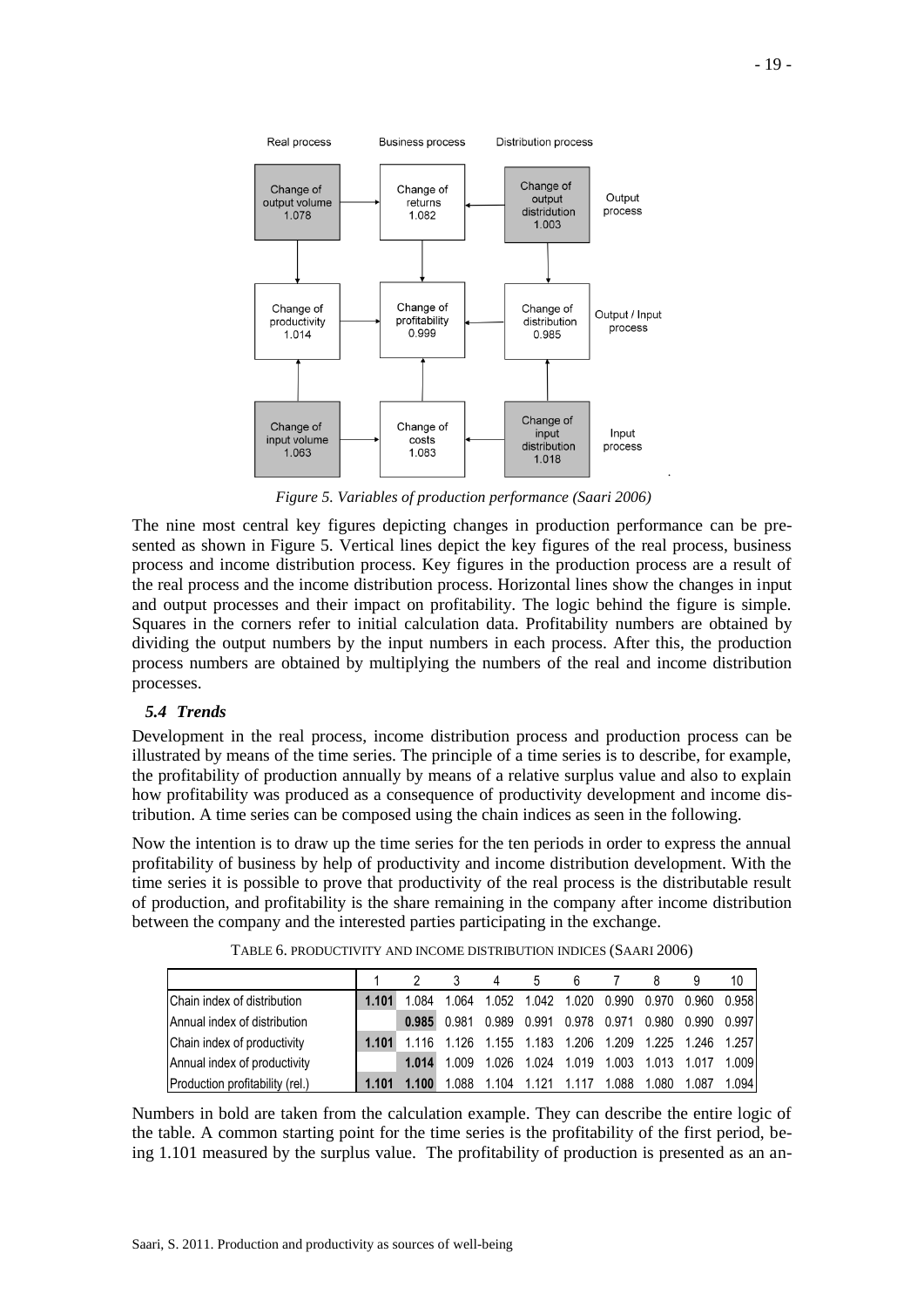nual relative surplus value. A change in profitability between two periods can be presented using the profitability and income distribution index. For example, the development between Periods 1 and 2 can be expressed as

$$
1.101 \times 1.014 \times 0.985 = 1.100.
$$

In a market economy the prevailing competition sees to it that the productivity rise achieved in production will be distributed to interested parties sooner or later. This phenomenon can be illustrated by drawing up a chain index of the development of productivity and income distribution. The chain index is drawn up by multiplying the index of previous development by the index of annual change. In other words, productivity is given its first numeral value (1.116) by multiplying the common starting point  $(1.101)$  by the annual productivity index  $(1.014)$ . This is the procedure for dealing with every period, and the formula explaining profitability by means of productivity and income distribution indices holds to every period.



#### *Figure 6. Profitability as a function of productivity and income distribution development (Saari 2006)*

The above graph shows how profitability depends on the development of productivity and income distribution. Productivity figures are fictional but in practice they are perfectly feasible indicating an annual growth of 1.5 per cent on average. Growth potentials in productivity vary greatly by industry, and as a whole, they are directly proportionate to the technical development in the branch. Fast-developing industries attain stronger growth in productivity. This is a traditional way of thinking. Today we understand that human and social capitals together with competition have a significant impact on productivity growth. In any case, productivity grows in small steps. By the accurate measurement of productivity, it is possible to appreciate these small changes and create an organisation culture where continuous improvement is a common value.

## **6 PRODUCTION MODEL TYPOLOGY**

The principle of comparing production models is to identify the characteristics that are present in the models and to understand their differences. This task is alleviated by the fact that such characteristics can unmistakably be identified by their measurement formula. Based on the model comparison, it is possible to identify the models that are best suited for production analyses. A criterion of this solution is the production theory and the production function. It is essential that the model is able to describe the production function because it depicts the real income generation of production.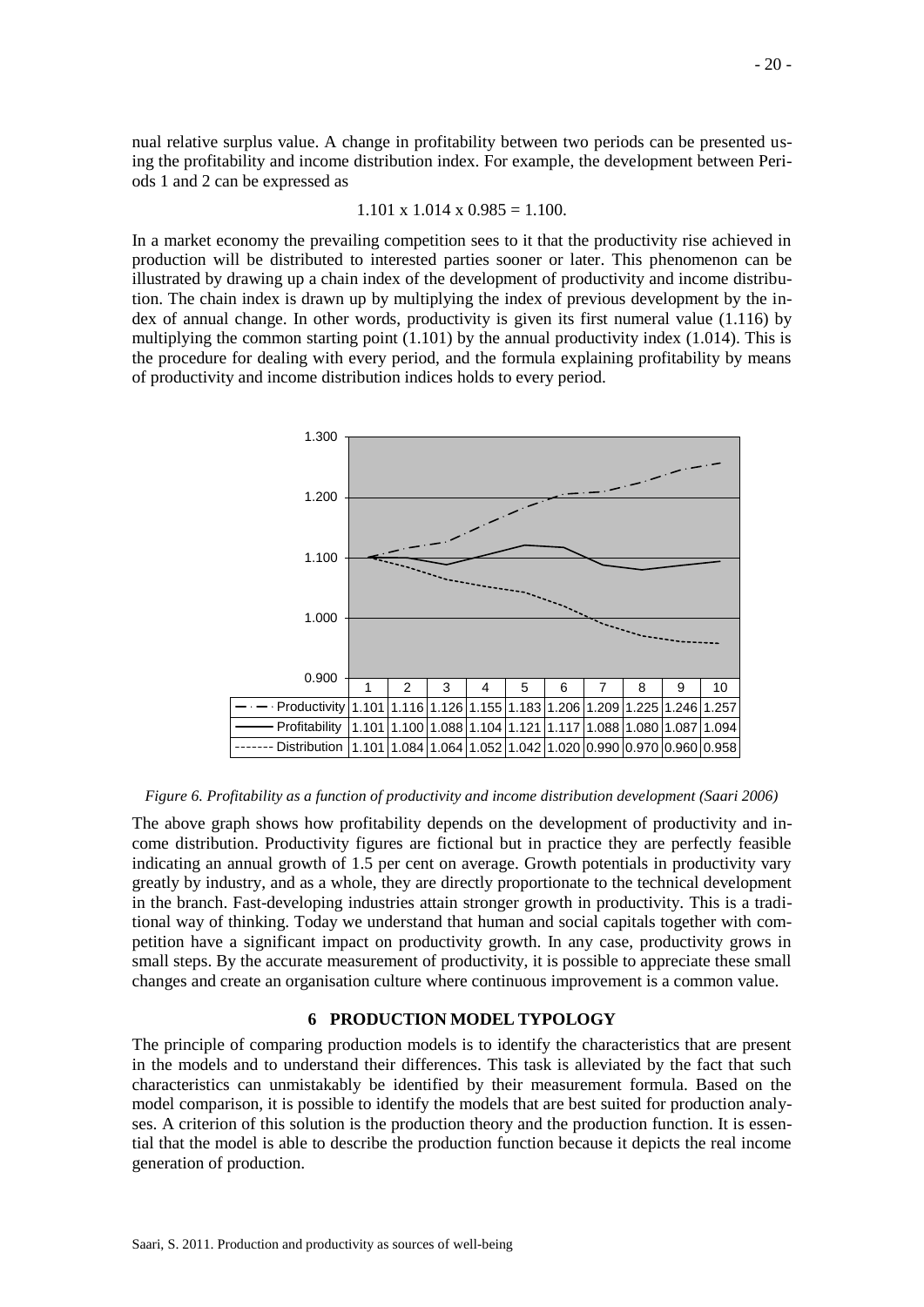## *6.1 Production Models*

There are several different models suggested in the literature. Comparing the models systematically has proved most problematic. In terms of pure mathematics it has not been possible to establish the different and similar characteristics of them so as to be able to understand each model as such and in relation to another model. This kind of comparison is possible using the production model which is a model with adjustable characteristics. An adjustable model can be set with the characteristics of the model under review after which both differences and similarities are identifiable. A comprehensive comparison of productivity measurement models is presented in another publication (Saari 2000).

A characteristic of production models that surpasses all the others is the ability to describe the production function. If the model can describe the production function, it is applicable to production analyses. On the other hand, if it cannot describe the production function or if it can do so only partly, the model is not suitable for its task. The production models based on the production function form rather a coherent entity in which differences in models are fairly small. The differences play an insignificant role, and the solutions that are optional can be recommended for good reasons. Production models can differ in characteristics from another in six ways.

1. First, it is necessary to examine and clarify the *differences in the names* of the concepts. Model developers have given different names to the same concepts, causing a lot of confusion. It goes without saying that differences in names do not affect the logic of modelling. The name differences can be traced in the publication Saari 2000.

2. *Model variables* can differ; hence, the basic logic of the model is different. It is a question of the variables to be used for the measurement. The most important characteristic of a model is its ability to describe the production function. This requirement is fulfilled in case the model has the production function variables of productivity and volume. Only the models that meet this criterion are worth a closer comparison.

3. *Calculation order* of the variables can differ. Calculation is based on the principle of Ceteris paribus stating that when calculating the impacts of change in one variable all other variables are hold constant. The order of calculating the variables has some effect on the calculation results, yet, the difference is not significant.

4. *Theoretical framework* of the model can be either cost theory or production theory. In a model based on the production theory, the volume of production is measured by input volume. Accordingly, productivity is expressed as a ratio of output per one unit of input. In a model based on the cost theory, the volume of production is measured by output volume. Accordingly, productivity is expressed as a ratio of input usage per one unit of ouput.

5. *Accounting technique*, i.e., how measurement results are produced, can differ. In calculation, three techniques apply: ratio accounting, variance accounting and accounting form. Differences in the accounting technique do not imply differences in accounting results but differences in clarity and intelligibility. Variance accounting gives the user most possibilities for an analysis.

6. *Adjustability of the model*. There are two kinds of models, fixed and adjustable. On an adjustable model, characteristics can be changed, and therefore, they can examine the characteristics of other models. A fixed model can not be changed. It holds constant the characteristic that the developer has created in it.

# *6.2 Comparative summary of the PPPV models*

PPPV is the abbreviation for the following variables, profitability being expressed as a function of them:

*Profitability = f (Productivity, Prices, Volume)*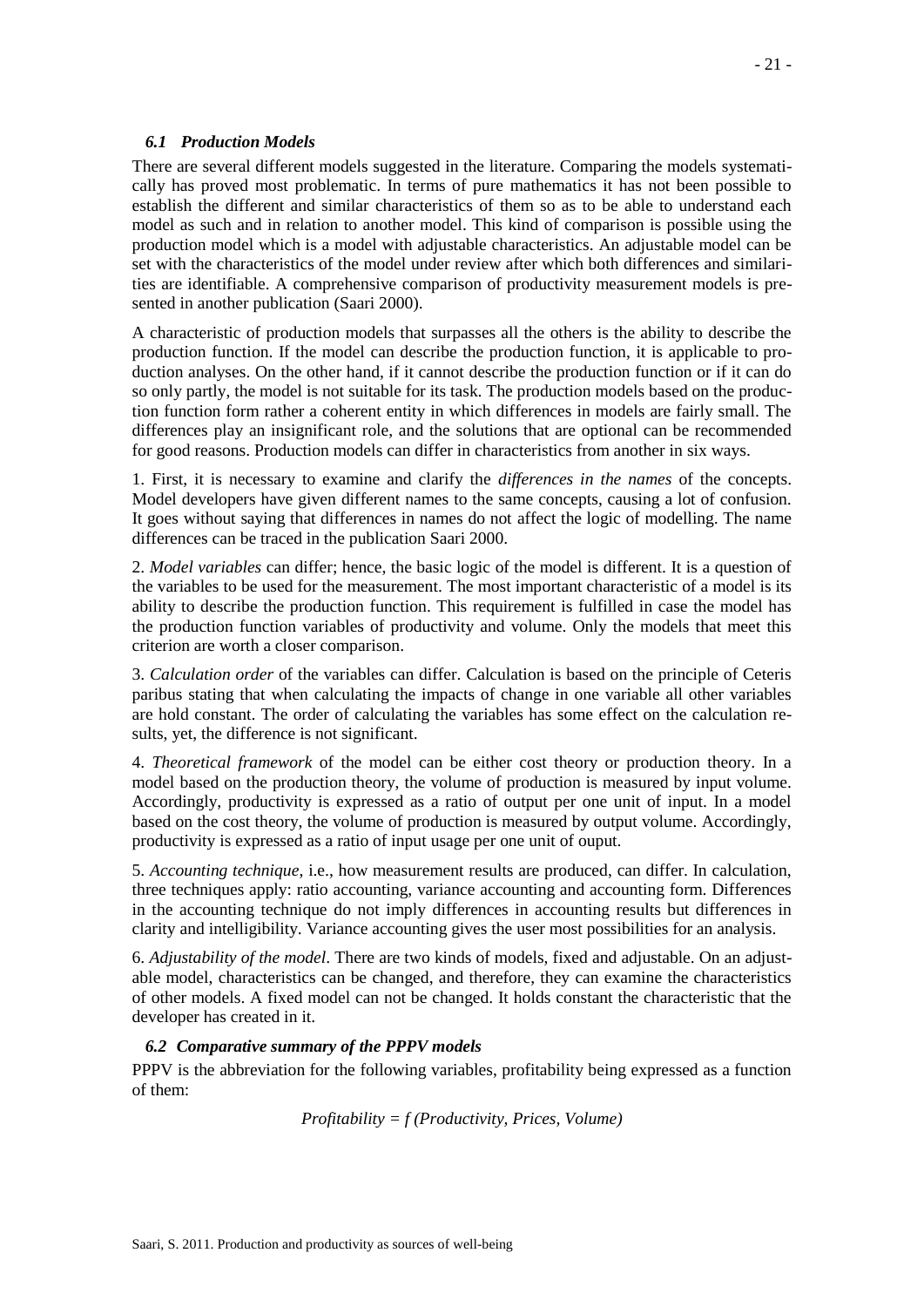The model is linked to the income statement so that profitability is expressed as a function of productivity, volume and unit prices. Productivity and volume are the variables of a production function, and using them makes it is possible to describe the real process. A change in unit prices describes a change of production income distribution.

PPPV models measure profitability as a function of productivity, volume and income distribution (unit prices). Such models are

- Japanese Kurosawa (1975)
- French Courbois & Temple (1975)
- Finnish Saari (1976, 1989, 2004, 2006)
- American Gollop (1979, 1982)

The following table presents the characteristics of the PPPV models. All four models use the same variables by which a change in profitability is written into formulae to be used for measurement. These variables are income distribution (prices), productivity and volume. A conclusion is that the basic logic of measurement is the same in all models. The method of implementing the measurements varies to a degree, depending on the fact that the models do not produce similar results from the same production data.

Even if the production function variables of profitability and volume were in the model, in practice the calculation can also be carried out in compliance with the cost function. This is the case in models Courbois & Temple as well as Gollop. Calculating methods differ in the use of either output volume or input volume for measuring the volume of production. The former solution complies with the cost function and the latter with the production function. It is obvious that the calculation produces different results from the same data. A recommendation is to apply calculation in accordance with the production function. According to the definition of the production function used in the production model and that of Kurosawa, productivity means the quantity and quality of output per one unit of input.

| <b>CHOICE</b>                                                                                                 | Saari                                           | Kurosawa                                        | Gollop                                                                                    | C & T                                           |
|---------------------------------------------------------------------------------------------------------------|-------------------------------------------------|-------------------------------------------------|-------------------------------------------------------------------------------------------|-------------------------------------------------|
| Variables used in the<br>model                                                                                | <b>Distribution</b><br>Productivity<br>Volume   | <b>Distribution</b><br>Productivity<br>Volume   | <b>Distribution</b><br>Productivity<br>Volume                                             | Distribution<br>Productivity<br>Volume          |
| Theory, alternatives;<br>1. Production function<br>2. Cost function                                           | Production<br>function                          | Production<br>function                          | Cost function                                                                             | Cost function                                   |
| Calculation order of<br>variables                                                                             | 1. Distribution<br>2. Productivity<br>3. Volume | 1. Volume<br>2. Productivity<br>3. Distribution | 1. Volume<br>2. Productivity<br>3. Distribution                                           | 1. Volume<br>2. Productivity<br>3. Distribution |
| Accounting technique,<br>alternatives:<br>1. Variance accounting<br>2. Ratio accounting<br>3. Accounting form | All changes;<br>Variance<br>accounting          | All changes;<br>Accounting<br>form              | Distribution;<br>Variance acc.<br>Productivity;<br>Ratio acc.<br>Volume;<br>Account. form | All Changes<br>Accounting:<br>form              |
| Adjustability, alternatives;<br>1. Adjustable<br>2. Fixed                                                     | Adjustable                                      | Fixed                                           | Fixed                                                                                     | Fixed                                           |

TABLE 7. SUMMARY OF THE PPPV MODEL CHARACTERISTICS (SAARI 2006)

The Saari 1989 model is the only model weighting quantity changes with new prices. The order of calculating the changes in the production model is as follows: 1.Prices, 2.Productivity and 3.Volume. The question is how the results of the real process should be valued. The solution is justified by the fact that the real process should be valued by the new prices because new prices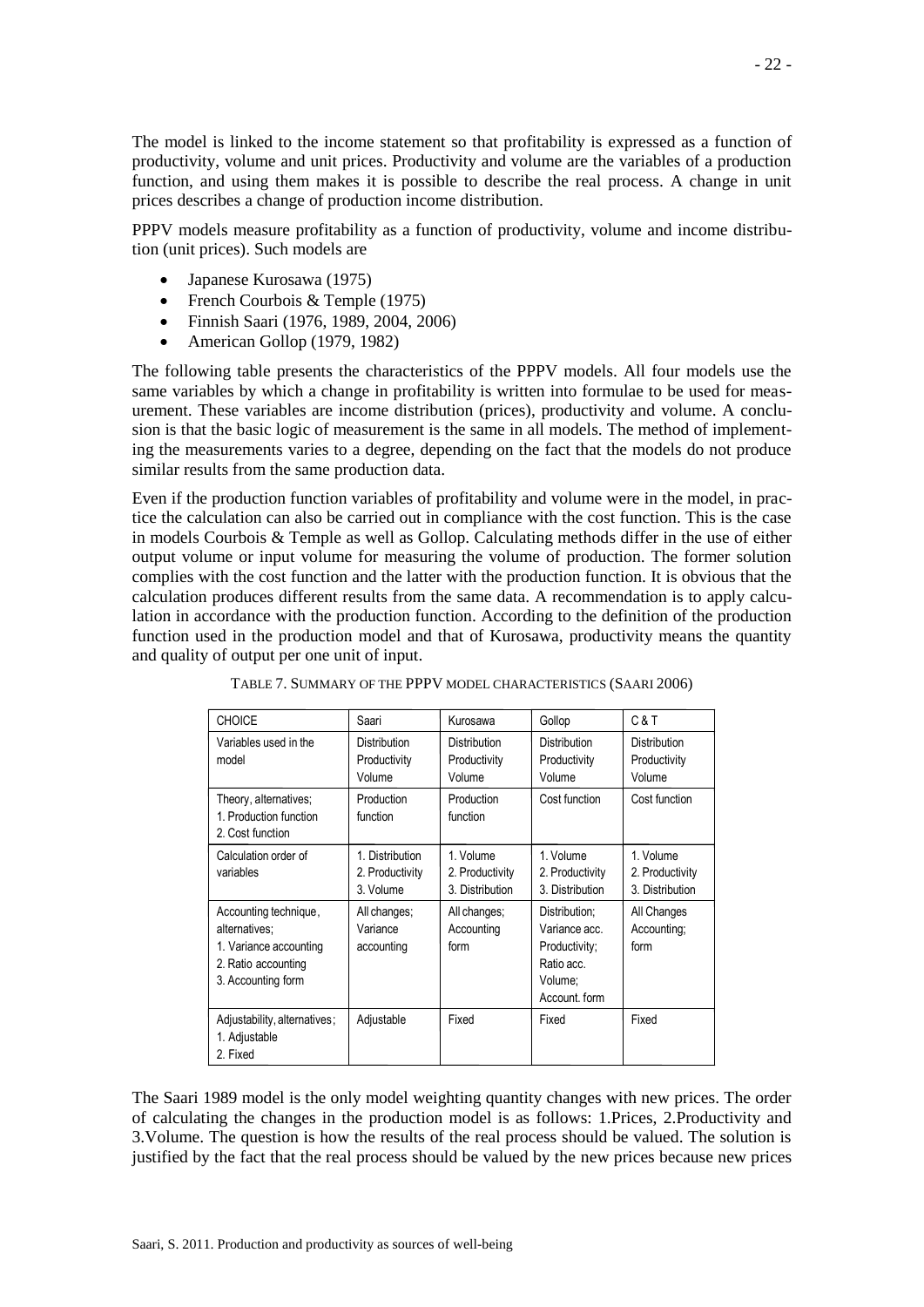are a spur guiding the management. This choice is followed by the fact that the changes in income distribution are valued on the basis of the quantities of Period 1.

Models differ from one another significantly in their calculation techniques. Differences in the calculation technique do not cause differences in calculation results but it is rather a question of differences in clarity and intelligibility between the models. From the comparison it is evident that the models of Courbois & Temple and Kurosawa are purely based on calculation formulae. The calculation is based on the aggregates in the income statement. Consequently, it does not suit to analysis. The Saari 1989 model is purely based on variance accounting known from the standard cost accounting. Variance accounting is applied to elementary variables, that is, to quantities and prices of different products and inputs. Variance accounting gives the user most possibilities for analysis. The model of Gollop is a mixed model by its calculation technique. Every variable is calculated using a different calculation technique.

The Saari 1989 model is the only model with alterable characteristics. Hence, it is an adjustable model. A comparison between other models has been feasible by exploiting this particular characteristic of this model.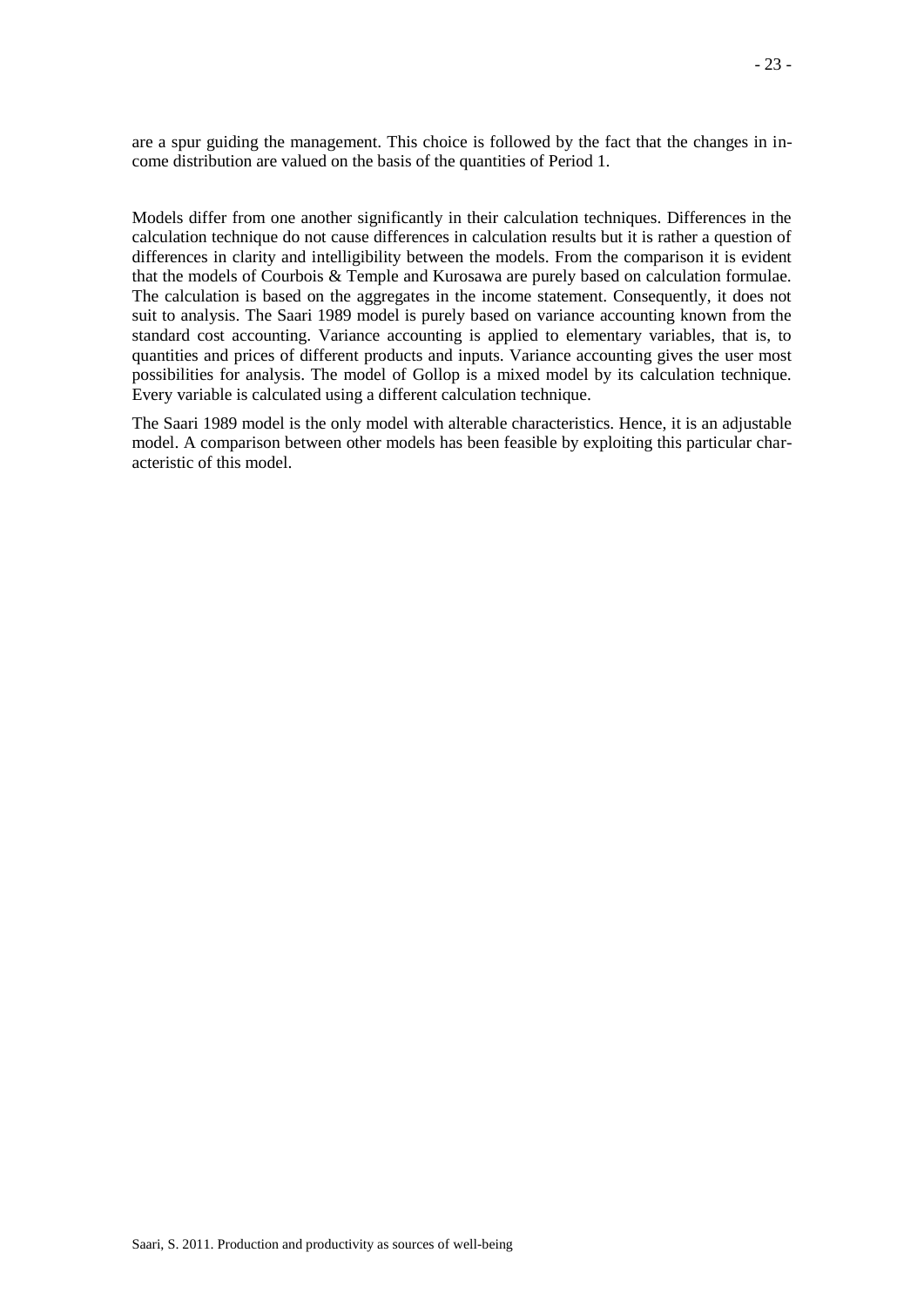## **REFERENCES**

Brayton, G. N. 1983. Simplified Method of Measuring Productivity Identifies Opportunities for Increasing It. Industrial Engineering, Feb.

Courbois, R. & Temple, P. 1975. La methode des "Comptes de surplus" et ses applications macroeconomiques. 160 des Collect. INSEE, Serie C (35), 100 p.

Davis, H. S. 1955. Productivity Accounting. University of Pennsylvania.

Genesca, G. E. & Grifell, T. E. 1992. Profits and Total Factor Productivity: A Comparative Analysis. Omega. The International Journal of Management Science, Vol. 20, No. 5/6. p.553- 568.

Gollop, F. M. 1979. "Accounting for Intermediate Input: The Link Between Sectoral and Aggregate Measures of Productivity Growth". Measurement and Interpretation of Productivity. National Academy of Sciences.

Gollop, F. M. 1982. "Evidence for a Sector-Biased or Sector-Neutral Industrial Policy: Analysis of the Productivity Slowdown". Working Paper No. 115. Boston College.

Graig, C. & Harris, R. 1973. Total Productivity Measurement at the Firm Level. Sloan Management Review, Spring 1973. p. 13-28.

Griliches, Z. 1996. The Discovery of the Residual: A Historical Note. Journal of Economic Literature, Vol. XXXIV.

Jorgenson, D. W. & Griliches, Z. 1967. The Explanation of Productivity Change. Review of Economic Studies, 34(99):249-283.

Kendrick, J. & Creamer, D. 1965. Measuring Company Productivity: A handbook with Case Studies. The National Industry Productivity Board, Studies in Business Economics, No. 89.

Kendrick, J. W. 1984. Improving Company Productivity. The Johns Hopkins University Press.

Kurosawa, K. 1975. An aggregate index for the analysis of productivity. Omega 3 (2), p. 157- 168.

Lipsey, R. G. & Fraser, S. 2001. What does Total Factor Productivity measure? Study Paper Version 02. January 18. 2001

Loggerenberg van, B. & Cucchiaro, S. 1982. Productivity Measurement and the Bottom Line. National Productivity Review Vol. 1, No. 1. 87-99.

OECD. 2008. OECD Compendium of Productivity Indicators 2008.

Pineda, A. 1990. A Multiple Case Study Research to Determine and respond to Management Information Need Using Total-Factor Productivity Measurement (TFPM). Virginia Polytechnic Institute and State University. University Microfilms International.

"productivity." Encyclopædia Britannica. Encyclopædia Britannica Online. Encyclopædia Britannica, 2011. Web. 09 Feb.

Saari, S. 1976. Ehdotus liiketoiminnan lyhyen aikavälin suunnittelun kehittämiseksi, unpublished. Pekema Oy.

Saari, S. 1989. Johtamistulos. Strategisen muutoksen mittaus ja analyysi teollisuusyrityksessä. MIDO OY.

Saari, S. 2000. Tuottavuuden mittaus osana kannattavuuden mittausta teollisuusyrityksessä: Mittausmenetelmien vertaileva tutkimus. TTKK. 164 s.